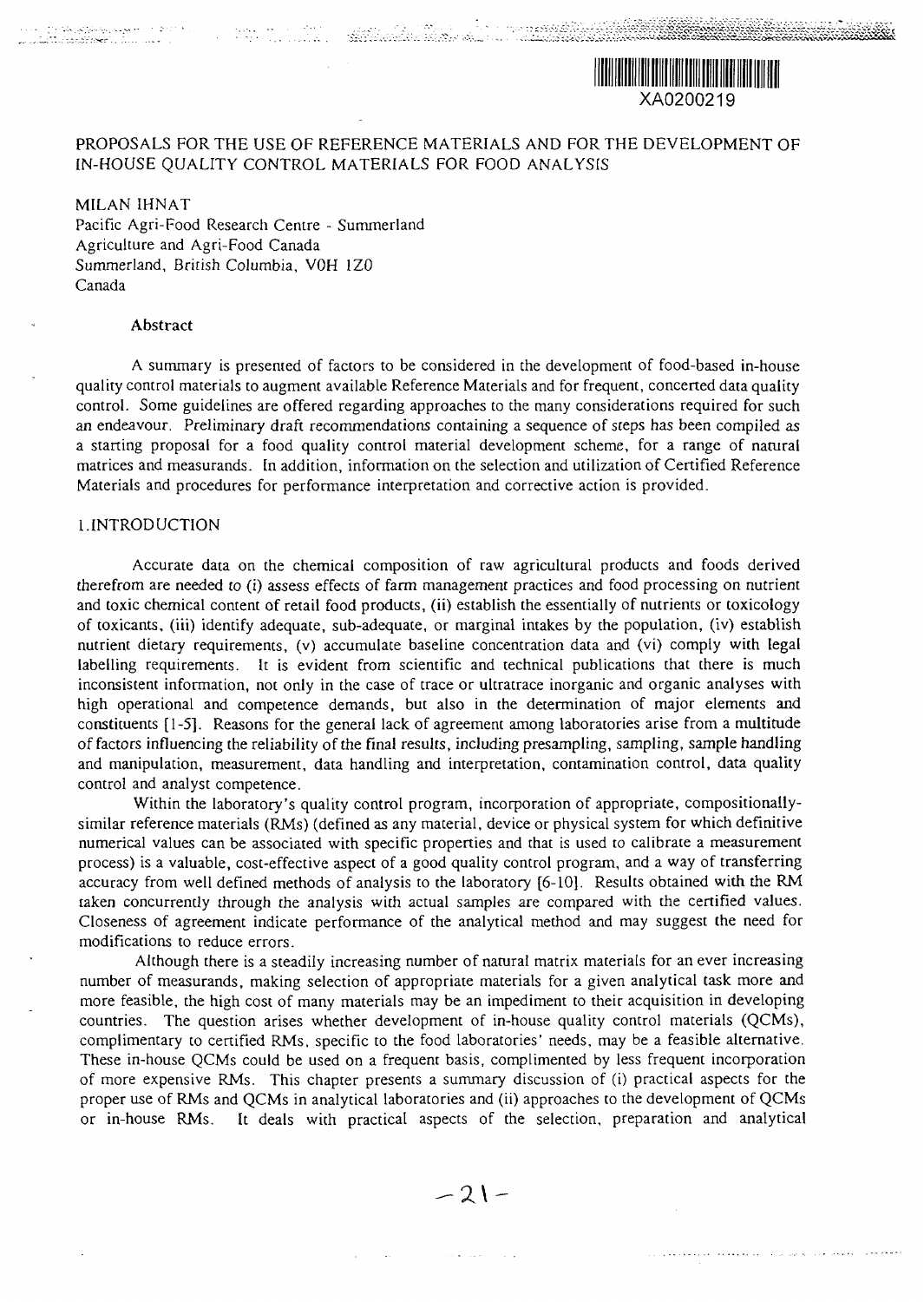characterization of in-house materials and provides some practical examples. Information here is a summary and much more detailed information and instructions can and should be formulated to provide specific guidance to laboratories proposing to develop food QCMs.

**---\*- ^~^~/:.:-.-\*MwAy\_L--^-^^^;^-^^^<^^^^**

# 2. UTILIZATION OF AVAILABLE REFERENCE MATERIALS

**.-^.. — ~"-:**

#### 2.1. Available food and related biological reference materials

Food and agricultural sciences encompass a wide variety of existing natural biological and environmental (non-biological) materials of primary and secondary relevance. Materials of agricultural and food relevance (agronomy, nutrition, environment, research, regulation etc.) can be grouped as follows: biological - animal body fluids and products, animal tissues, flours and cereal products, terrestrial plants, other foodstuffs, marine animals and aquatic plants; environmental - soils, fertilizers, sediments, sewage sludges, minerals, rocks and fresh waters. The primary interest of the typical food analyst would likely be the biological materials and would principally encompass foodstuffs, plant materials, and other related biological products.

Proliferation of RM's has reached the point where, in addition to information available in catalogues of RM developing and issuing agencies, and a multitude of scientific publications, several very useful reviews and compilations of available products and suppliers exist [6, 11-19]. Table 1 lists names of major suppliers of a variety of biological and non biological RM's which include food and related biological materials of interest to this chapter. Table 2 presents a fairly complete listing of currently available food and related biological RMs of relevance to the laboratory engaged in analysis of food, agricultural and related biological products, certified for a variety of inorganic and organic constituents.

## 2.2. Utilization of reference materials

The incorporation of appropriate RMs into the analytical scheme, utilizing good methods and other aspects of a quality control program, is the most convenient, cost-effective mechanism by which to assess, monitor and maintain analytical data quality and ensure accuracy of results. Discussion of the roles and uses of RMs is provided in several publications [7, 8, 10, 30, 31]. The analyst should attempt to make full use of existing RMs but whether bona fide RMs or other quality control materials are used, guidelines in this section are similarly applicable. These contents are summarized versions based on published proposed protocols for plants [32] and soils [31] discussing the concept and role of RMs, and procedures for their selection and utilization in the determination of inorganic measurands.

#### *2.2.1. Prerequisites for use of RMs*

Compliance with several prerequisites must be established in order to properly use RMs. 1. An appropriate analytical method must be applied, by appropriately qualified and trained personnel in a suitable physical (equipment, materials, reagents and laboratory conditions necessary for the proper execution of the method) and administrative (understanding of and support for appropriate data quality by managers) environment. The role of the analyst is of direct paramount importance; analyst training, experience, familiarity with the problem on hand, skill, attitude, motivation and judgement are necessary prerequisites with which satisfactory solution of analytical problems is possible. 2. Suitable quality control / quality assurance procedures should be routinely in use and the need for appropriately reliable analytical information must be recognized. The analytical system must be in a state of statistical control. The method under test should usually give a precision with the RM and other homogeneous materials equal to or better than the uncertainty reported for the RM in the certificate. 3. When dealing with the

 $\overline{2}$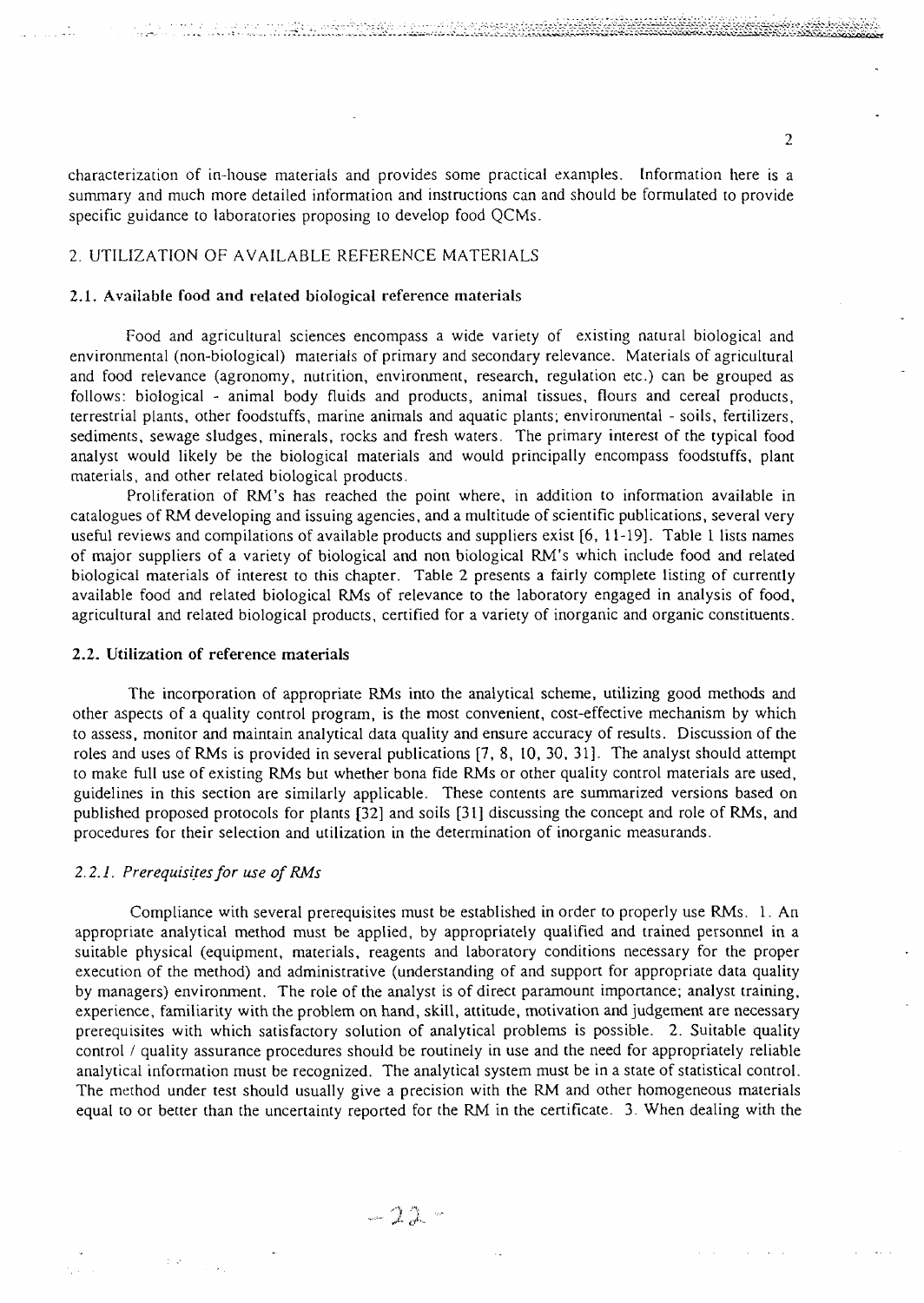determination of total concentrations of measurands, that is, the sum of all the measurand concentrations in all material (sample) phases and molecular species, it must be ascertained that the method is in fact measuring all of the measurand. For elemental determinations, the sample decomposition or extraction procedure must bring into solution all of the material; no grains or insoluble fraction must be left behind [eg 33]. In addition, the element must be in the correct oxidation state required by the procedure.

## *2.2.2. Procedures for RM selection*

For correct and effective use of an RM, the material selected must be appropriate to the task. The material must resemble, as closely as possible in all respects, the actual materials being analyzed. It must be very similar with respect to matrix and must contain the measurand at a concentration level and form (eg. native form, speciation) similar to the commodity undergoing analysis. Furthermore, the RM must be sufficiently homogeneous so that test portions of size commensurate with the analytical method can be used. Ideally two or three materials should be chosen to bracket the measurand composition of the sample. 1. Select an RM, by consulting sequential concentration value tables for materials which have listed concentration values, for the measurand of interest, equal to or similar to those expected in the test material. In conjunction with descriptive name tables, select the material approximating the laboratory sample to be controlled with respect to general type (ie. matrix, based on name) as well as the measurand level expected. 2. Follow the same approach to choose, if possible, a second or third RM, of similar matrix, approximating the analytical samples, to match (or bracket) the sample with respect to concentration of the given measurand. 3. For multimeasurand (multielement) analyses, that is the determination of more than one measurand (element) on the same laboratory sample, go through the identical material selection steps for the second, third... measurand (element) to choose appropriate materials for each of these respective measurands. The rate of incorporation of RM is at the discretion of the analyst and could range from less than 1 RM test portion / 100 samples (more typical) to more than 1 RM test portion /10 samples, depending on the nature of the work and data quality requirements. Stocks of RMs can be conserved by including laboratory control materials for more frequent monitoring, reserving RMs for critical control.

#### *2.2.3. Procedures for RM utilization*

Major uses of RMs within the measurement process are generally: (a) analytical calibration, (b) quality control, (c) analytical method development and evaluation and (d) production and evaluation of other RMs and control materials [8, 10, 30]. Utilization of natural matrix RMs for establishing calibration functions [34] is not generally recommended due to uncertainties in certified concentrations. Such uncertainties, resulting from material inhomogeneity and certification measurement errors, are generally several fold greater than the compositional uncertainties for pure elements or pure compounds usually used for calibration solutions; the use of calibration solutions prepared from high purity, pure elements and compounds is preferred for calibration.

The recommended mode of RM usage is for analytical data quality control to establish method performance (bias) and to monitor and maintain data quality [30]. Errors in measurement can arise in the three component steps of an analytical method: sampling, sample manipulation and measurement. Thus, the aggregate of all steps subsequent to the point at which the material is introduced into the scheme of analysis will be monitored for performance. Follow the steps below for RM utilization: 1. Ensure that the analytical system is in a state of statistical control (as stipulated under Prerequisites). 2. Following certificate instructions for material usage and handling, incorporate the RM(s) into the scheme of analysis, at the earliest stage possible ie. prior to the beginning of sample decomposition. Take it through the entire analytical procedure at the same time and under the identical conditions as the actual

 $-23-$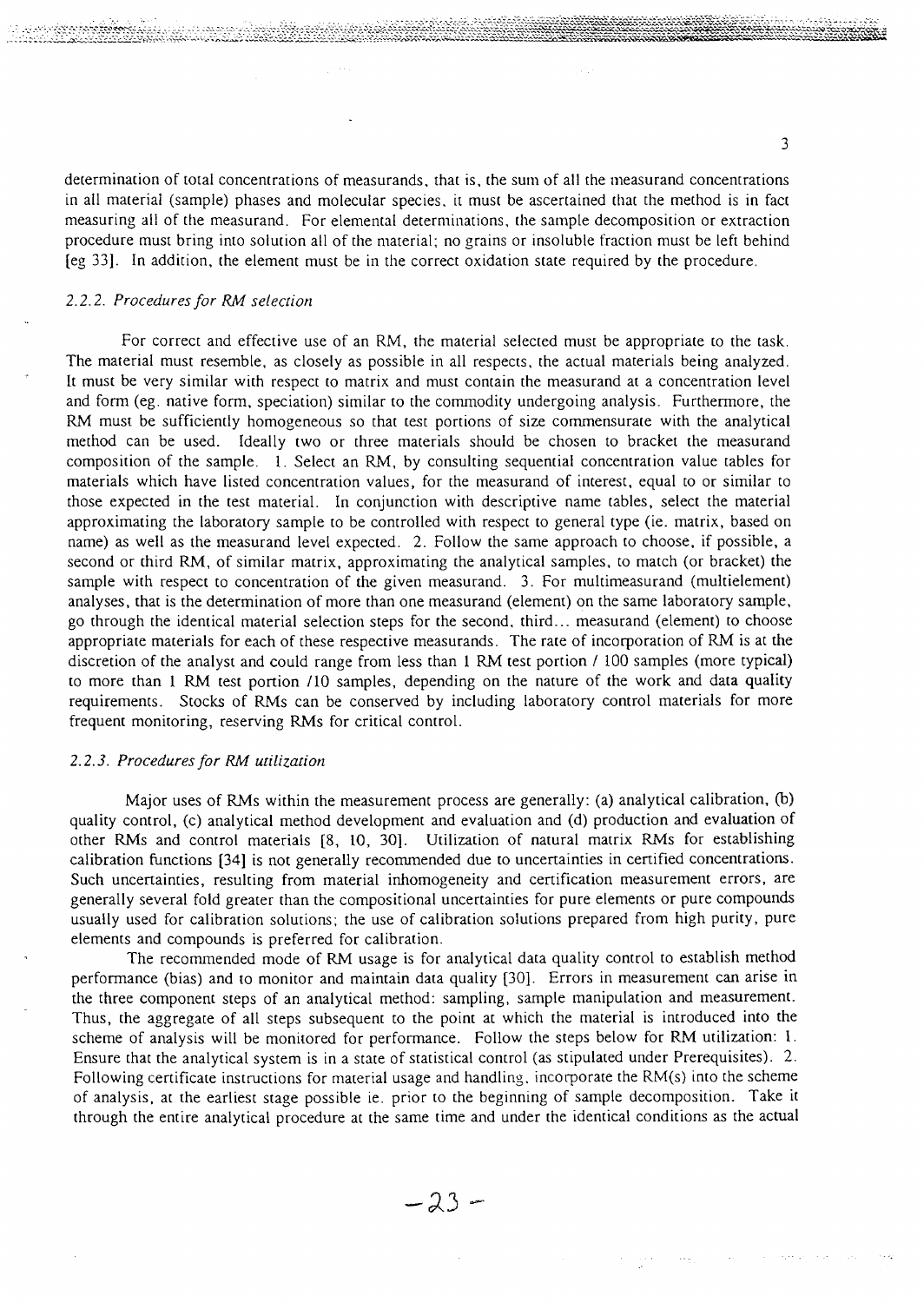analytical samples in order to correctly monitor all the sample manipulation and measurement steps. 3. For multimeasurand (multielement) determinations, should different sample preparation and measurement procedures (ie. different analytical methods) be indicated for the different measurands. take separate test portions of the RM through the entire relevant analytical scheme for proper quality control.

The latest appropriate certificates or reports of analysis or other relevant publications issued with the RM must be consulted and used and other published tables should only be used as guides. These documents are integral components of the RM technology as they provide analytical (certified) information, estimates of uncertainties, instructions for the correct use of the material and other relevant information. RMs can monitor the performance of laboratory procedures subsequent to the point of introduction of the RM. Activities occurring prior to this such as sampling, preservation, storage and presampling considerations are generally impossible to monitor by use of RMs. Both the reference and actual samples must undergo identical, simultaneous handling. It is also important that the reference and actual sample measurand concentrations be reasonably close since method performance can vary dramatically with concentration, and conclusions at one level may not be applicable to other levels.

Reference Materials are best used on a regular basis. Their sporadic use when trouble is suspected is legitimate but systematic measurement within a quality control framework will generally be more informative and is highly recommended. RMs may be used as the sole quality control material or they may be used in conjunction with in-house or locally produced control materials in a systematic manner in order to conserve the former.

#### *2.2.4. Performance interpretation and corrective action*

When possible, the analysis of several RM, spanning the concentration range of interest, is the most useful way to investigate measurement bias. The "Handbook for SRM Users" by Taylor [30] is recommended for detailed discussion of Reference Material use. The method under test should usually give a precision (standard deviation) with the RM equal to or better than the overall uncertainty repotted for the RM by the issuer. Results from the analysis of the RM are then compared with the certified value. The two will generally not agree exactly due to measurement errors in each. Whether the two differ significantly is ascertained by comparing the two values, and their uncertainties using simple statistical tests. If the confidence intervals intersect, the measured concentration value agrees with the certified value, and the analyst can deduce, with some confidence, that the method is applicable to the analysis of materials of similar composition. Otherwise there is disagreement and the method as applied exhibits a bias. One of the following calculation steps can be followed to estimate agreement of the measured and certified concentration values:

1. Case with all- parameters available: Compare the 95% confidence levels calculated from the standard deviation, number of analyses and the student t statistic with the confidence or tolerance interval of the Reference Material using the following equations:

$$
X_1 - X_2 = ts(1/n_1 + 1/n_2)^{1/2}
$$
 (1)

$$
s^{2} = [(n_{1}-1)s_{1}^{2} + (n_{2}-1)s_{2}^{2}]/(n_{1} + n_{2} - 2)
$$
 (2)

where:

 $X<sub>1</sub>$  is the mean concentration found by the user for the Reference Material,  $X$ , is the certified, recommended or reference value for the Reference Material,

 $s_1$  is the standard deviation estimated from  $n_1$  determinations by the user,

 $-24-$ 

s *i* is the standard deviation reported for the Reference Material in the

 $\overline{4}$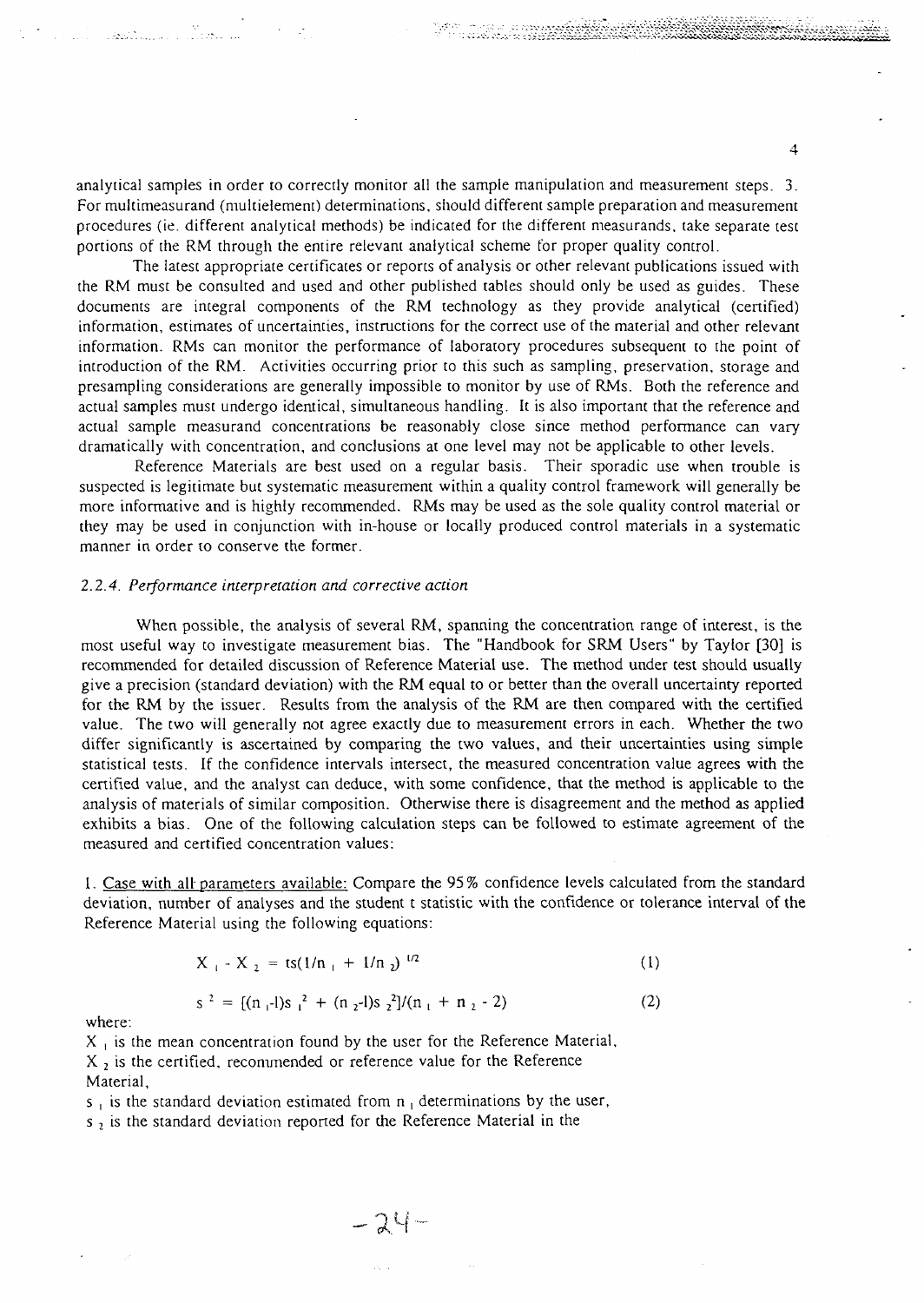certificate or report of analysis based on  $n_2$ , determinations, t is the student t statistic

...,  $\mathcal{C}_{\mathcal{A}}$  : .,  $\mathcal{C}_{\mathcal{A}}$  : .,  $\mathcal{C}_{\mathcal{A}}$  ,  $\mathcal{C}_{\mathcal{A}}$  ,  $\mathcal{C}_{\mathcal{A}}$  ,  $\mathcal{C}_{\mathcal{A}}$  ,  $\mathcal{C}_{\mathcal{A}}$  ,  $\mathcal{C}_{\mathcal{A}}$  ,  $\mathcal{C}_{\mathcal{A}}$  ,  $\mathcal{C}_{\mathcal{A}}$  ,  $\mathcal{C}_{\mathcal{A}}$  ,  $\mathcal{C}_{\mathcal{A}}$  ,  $\mathcal{C$ 

The difference X  $_1$  - X  $_2$  is compared to the right hand side of equation (1) using the t value for 95% confidence ( $p = 0.05$ ). Should the difference be greater (positive or negative) a discrepancy exists between the measured and certified concentration values which indicates that the analytical procedure is not operating well. Should it be ascertained that an unacceptable bias exists, a correction for it should not be applied; instead, diagnostic steps should be taken to identify sources of unacceptable bias or imprecision and corrective action should be taken to eliminate or reduce errors.

unde et del courrier populacions

2. Case with missing n , and negligible uncertainty in the Reference Material certified value: Compare the absolute value of the estimated bias  $X_1 - X_2$  with a critical value based on

$$
X_1 - X_2 = ts_1 / (n_1)^{1/2}
$$
 (3)

using uncertainty parameters only for the measurements carried out by the analyst. Proceed further as in case 1.

3. Case with missing n , and specified uncertainty in the Reference Material: Compare the absolute value of the estimated bias  $X_1 - X_2$  with a critical value based on

$$
X_1 - X_2 = ts_1 / (n_1)^{1/2} + u
$$
 (4)

where u is the uncertainty of the certified concentration reported in the certificate of analysis. Proceed further as in case 1.

There are not too many instances where the uncertainty for the Reference Material is characterized by a standard deviation, s  $_2$ , and corresponding number of determinations, n  $_2$ . Thus cases 2 and particularly 3 will most often be the ones of necessity. The uncertainty, u, in case 3 is not necessarily a standard deviation or standard error but can reflect symmetric or asymmetric estimates of imprecision and possible systematic errors among methods used in certification.

# 3.DEVELOPMENT OF IN-HOUSE QUALITY CONTROL MATERIALS

In respect of the development (defined as the composite of all activities involving selection, preparation, characterization and certification) of RMs as well as in-house QCMs, a number of important requirements must be taken into consideration [35]. The major considerations are in general: (a) RM development philosophy, (b) end use requirements, (c) selection of materials, (d) preparation, (e) physical and chemical characterization, (f) certification, (g) documentation and (h) distribution. This section deals with an expanded listing of these factors to be applied to the development of in-house natural matrix food and biological quality control materials for inorganic and organic constituent chemical composition control.

#### 3.1. Selection of matrices representing food and related products and measurands

Selection of materials is made in consideration of primarily: (1) the availability of similar RMs; (2) the laboratory's specific requirements. The choice is then on the basis of specific matrix and specific measurand. The term matrix component refers to the sum total of all constituents in the material aside

5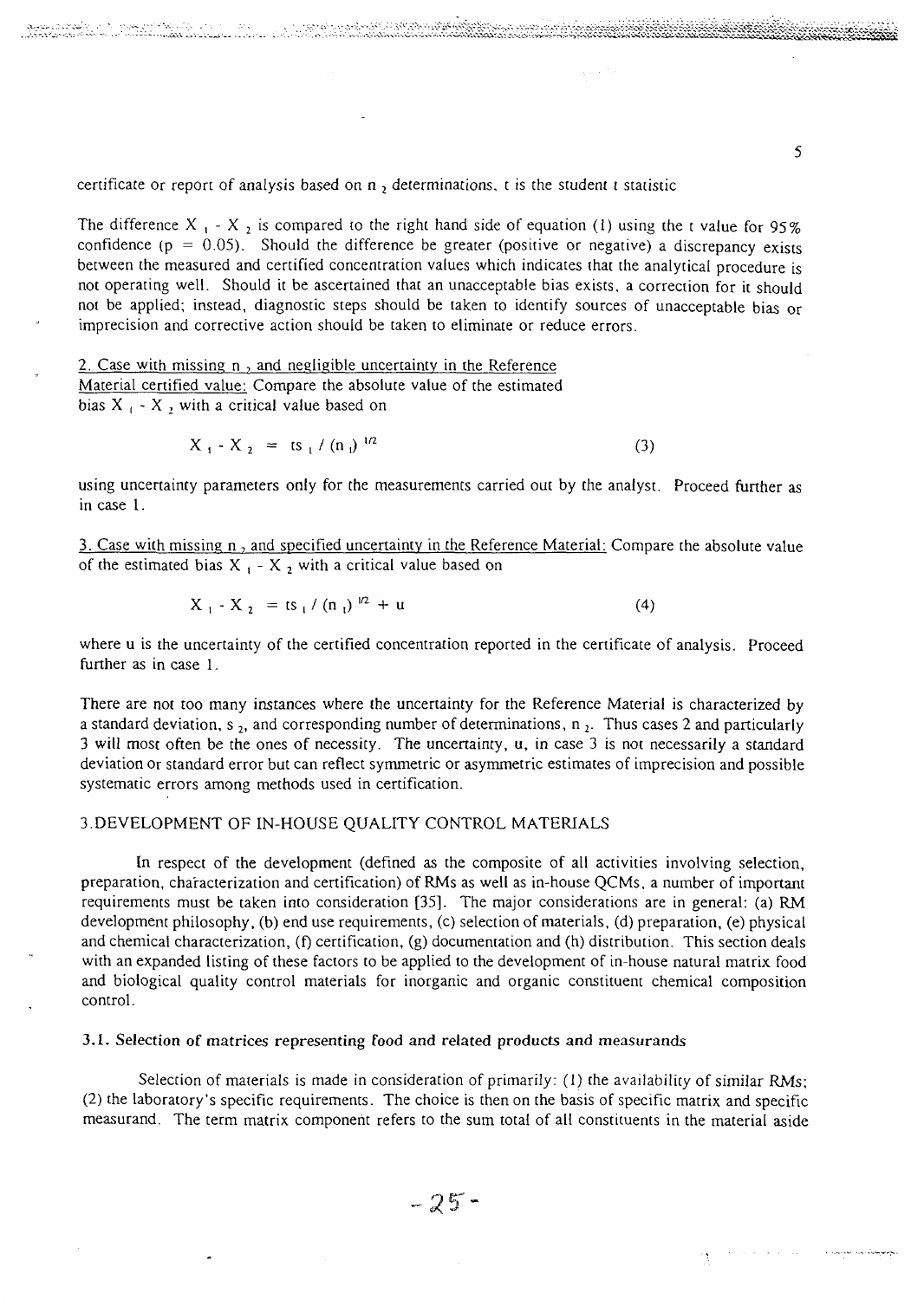from those constituents being determined, which are denoted measurands. Clearly, what is a matrix component to one analyst, may be a measurand to another. Thus, in the case of analyses for elemental content, components such as dietary fibre, ash, protein, fat and carbohydrate are classified as matrix components and are used to define the nature of the material. In the more restricted case of analyses for strictly trace elements, the major elements such as Ca, N, P. K and Na may additionally be classified as matrix components. Regarding selection of food matrix, in addition to considering the laboratory's requirement, it may strengthen the validity and broader usefulness and applicability of the QCM to consider: (I) representativeness of the material to the population of products in production and commerce as evidenced by indications of worldwide consumption of food products (Table 3) [35, 36]; (2) matrix as exemplified by food and agricultural commodity classes (Table 4) [37]; and (3) matrix as represented by the food triangle depicting proportions of the major food matrix components influencing analytical performance, namely fat, protein and carbohydrate [38]. Naturally-occurring matrices to be considered in future developments of food-based RMs and QCMs include in general: animal tissues, plant tissues, marine tissues and oils, fresh full-fat food and marine products and drinking waters; pure elemental and compound standards required for method calibration may also be of related interest. Materials collected and archived under environmental specimen banking activities are good guides to the choice of required control materials; in fact surpluses of actual materials carefully collected and processed for environmental banking can serve as candidate materials.

maar 22 waa middelee heefter

Measurands can be placed into four major groups: total elements, speciated-elements, organics and matrix constituents. Although great strides have been made in the two decades since the first biological RMs appeared on the scene with elemental composition values for a range of elements, there still is a dearth of elemental concentration data for a wide range of nutritionally, toxicologically, clinically and environmentally pertinent elements. Some of the elements for which total concentration information is still required, usually at the low end of concentration range but occasionally at the high end are: Al, Ba, B, Be, Br, Cs, F, I, Li, Mo, N, Pt, S, Sb, Si, Sn, Th, Ti, Tl, U, V, W, rare earth elements and radionuclides. Little information is available with respect to the chemical forms or species in which elements occur. In the first approximation, bioavailable, extractable or leachable levels of elements are of interest. Secondly, at a higher degree of sophistication, data on the levels of the actual species. inorganic moieties such as nitrate, ammonium, phosphate, bromide, bromate, iodide, iodate and molecular species of which the elements are constituents would be of relevance to those conducting mechanistic and speciation research. Organic measurands of interest include those of nutritional significance, an increasing number of which are required for nutritional labelling such as vitamins, fat, lipids, dietary fibre, ash, protein and carbohydrates. Concomitantly, these values must be accompanied by scientifically sound definitions (eg. total, soluble dietary fibre; total, sulfated ash; total, unsaturated, unsaturated, polyunsaturated fat and individual lipids; simple sugars and complex carbohydrates). Other organics in foods and feedstuffs of toxicological concern include chlorinated pesticides, PCBs, PAHs, drug residues, sterols, aflatoxins and toxics in shellfish. The development of control materials for microbiological and DNA measurements, in its infancy, are challenging endeavours.

The result, after selection and acquisition from commercial sources, pilot or large scale preparation, is a product denoted a "candidate quality control material" which, depending on the outcome of final physical and chemical characterization, can become an in-house QCM.

#### 3.2. Preliminary draft recommendations for development of **in-house** quality control **materials**

 $-26-$ 

Information concerning the development, preparation and analytical certification of reference and control materials was initially only scattered in scientific and technical publications by individual and agency developers. In recent years, a number of reports have appeared compiling preparatory and measurement details on biological materials of direct or indirect interest to those embarking on such a

 $\label{eq:2.1} \frac{1}{\sqrt{2}}\sum_{i=1}^N\frac{1}{\sqrt{2}}\left(\frac{1}{\sqrt{2}}\right)^2\frac{1}{\sqrt{2}}\left(\frac{1}{\sqrt{2}}\right)^2.$ 

6

angaro o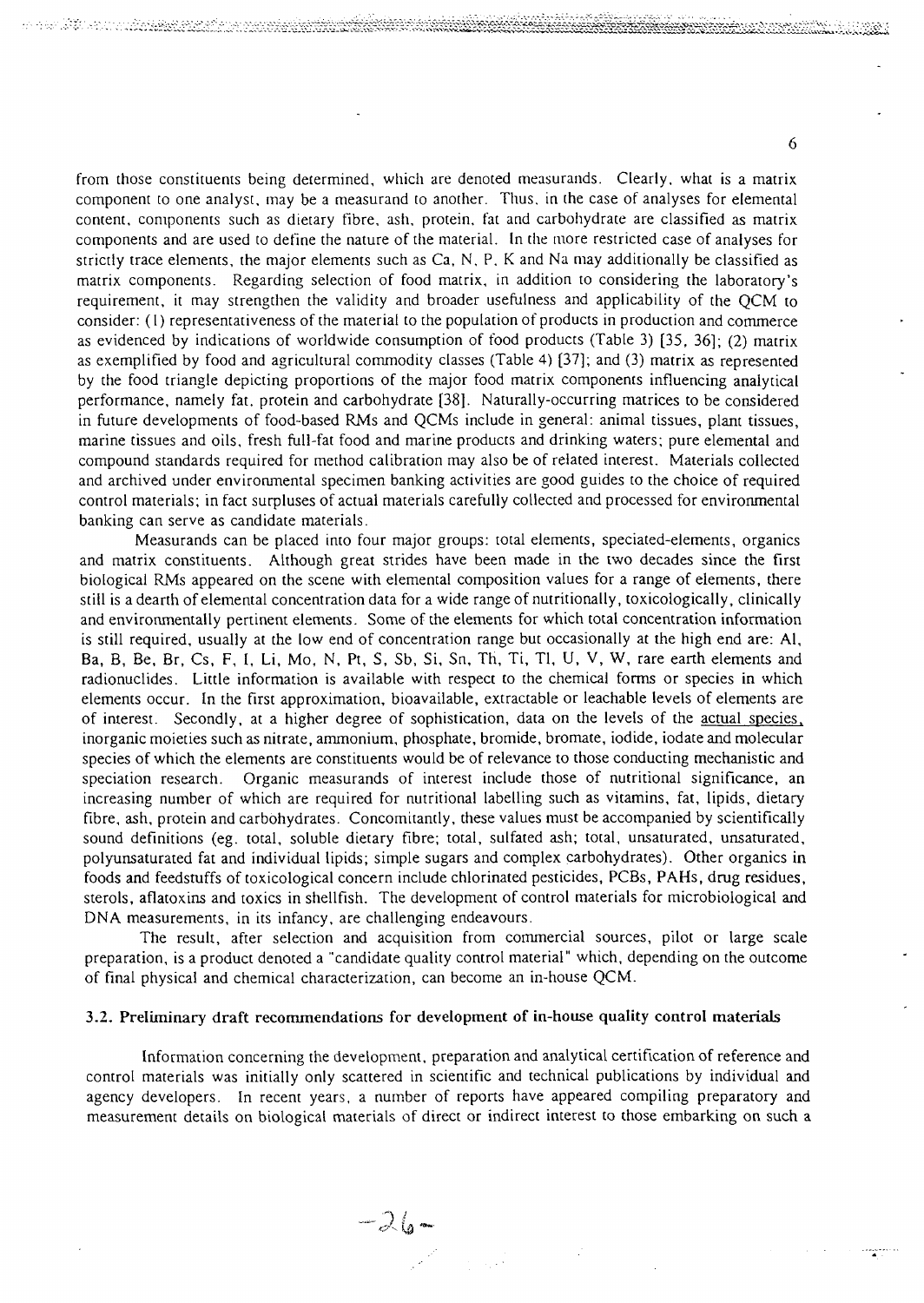venture [25, 39, 40, 41]. Details by this author on his long term preparatory and measurement activities [42, 43], in the many internal reports from [RMM/BCR on preparation and European Commission Reports on interlaboratory analyses of BCR materials and guidelines from BCR [44] and ISO [45, 46] are most worthwhile to be consulted. Based on a perusal of these and many original publications and reports, the following sequence of 26 steps has been compiled as a starting proposal for a food quality QCM development scheme. This list is followed by a definition of the item, and a summarized description/discussion.

1. Nomenclature and definitions of reference and control materials

- 2. Nomenclature and definitions of 'Certified Values' and related concentration terms
- 3. Overall measurement system
- 4. Material preparation
- 5. Physical characterization
- 6. Material stability
- 7. Material homogeneity

8. Analytical characterization (certification) philosophy - approaches to the establishment of concentration values

- 9. Definition of analytical methods
- 10. Selection of measurands for characterization
- 11. Performance of analytical methods
- 12. Selection of analytical methodologies
- 13. Selection of analysts / laboratories
- 14. Selection of statistical protocols, uncertainty statements
- 15. In-house (initiating/coordinating laboratory) characterization
- 16. Cooperative interlaboratory analytical characterization campaign
- 17. Data quality control of in-house and interlaboratory analyses
- 18. Critical evaluation of the methods used by cooperators
- 19. Evaluation of data on technical merits
- 20. Evaluation and selection of multilaboratory/multimethod analytical data
- 21. Statistical treatment of data
- 22. Calculation of concentration values and associated uncertainties
- 23. Reporting of results and information
- 24. Publication of protocol followed
- 25. Testing and applying this protocol
- 26. Future status of reference and informational values

1. Nomenclature and definitions of reference and control materials

Analytical QCMs are of various kinds and a plethora of names has been used to describe the variety of pure compound, synthetic and natural matrix products produced [7]. The literature reveals names such as: standard reference material, certified reference material, reference material, biological reference material, international biological standard, international reference sample, certified natural standard, certified standard sample, uncertified standard, standard sample, analyzed sample, reference sample, reference standard, synthetic standard, matrix reference material, surrogate reference material, simulated reference material, intermediate reference material, comparative standard, primary reference material, secondary reference material, working reference material, routine working reference material, second generation biological reference material, quality control sample, check sample, primary standard, primary reference substance, secondary standard, manufacturer's standard, production standard, technical

 $-27-$ 

 $\overline{7}$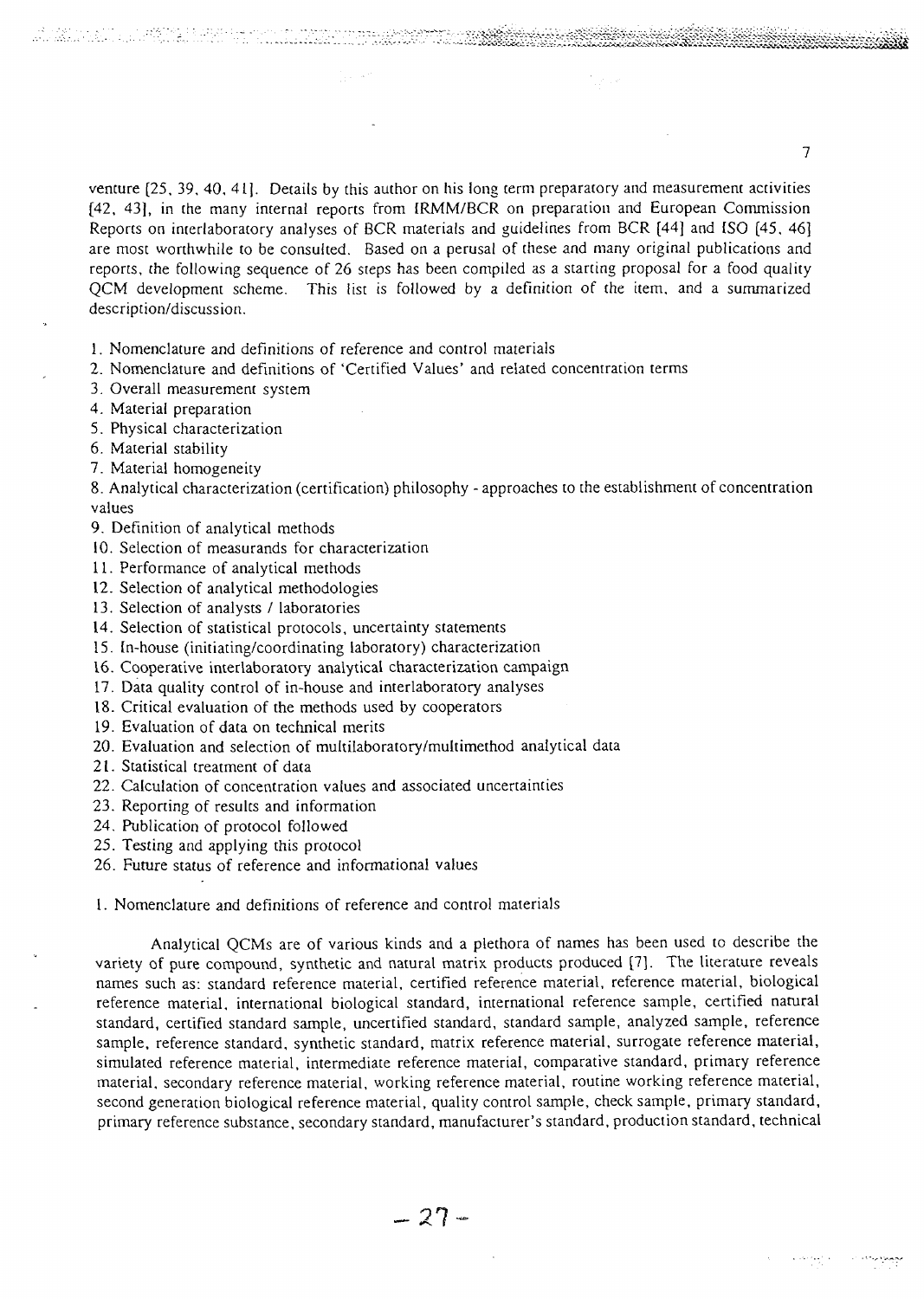material, technical standard, primary reference material, analytical standard, analytical reference standard, analytical reference material, analytical master standard,, reference standard, pure standard compound, reference compound of certified purity an working standard. ISO and NIST have firm definitions of RMs and SRMs; official guidelines for in-house quality control materials would be welcomed.

# 2. Nomenclature and definitions of 'Certified Values' and related concentration terms

Concomitantly a similarly bewildering array of terms referring to associated numerical values has appeared in the literature: certified (value or concentration), uncertified, non-certified, attested, consensus, probable, possible, most likely, recommended, informational, mean, overall mean, preferred mean, average, median, indicative, usable, guaranteed, proposed, provisional, tentative, best, select mean, calculated mean, magnitude, estimate, true, preferred accepted, assigned, target, published and manufacturer's. According to the International Organization for Standardization (ISO) only the following terms have been officially recognized (for RMs) and official guidelines for in-house quality control materials would be welcomed.

*Certified value* (of a given quantity): for a certified reference material, the value that appears in the certificate or other documentation accompanying the material, this value having been certified by a technically valid procedure.

*Uncertified value* (of a given quantity): for a reference material, the value of a quantity obtained by interlaboratory the material, but which is not certified by the producer or by any other Agency. (Note: an uncertified value may be given for information only).

*Consensus value* (of a given quantity): for a reference material, the values of a quantity obtained by interlaboratory testing, or by agreement between appropriate bodies or experts. (Note: a consensus value could, through appropriate action by a certifying body, become a certified value).

*Best estimate or reference value* (of the value of a given quantity): an estimate of the value that is optimized by taking into account both metrological and technical judgement and statistical factors.

#### 3. Overall measurement system

<u>an an de de Branch (Britannia, Branch (Branch II)</u>

For analytical values from the characterization exercise to be meaningful, the measurement process must produce precise numerical values of the property under analysis that are free of, or corrected for, all known systematic errors within agreed upon or practical limits required for the end use of the material; such values are also related to the "true value". Existing RMs can be used within an accuracy-based measurement system to serve as vehicles for transfer of accuracy of a definitive method to the measurement process and the numerical data generated therefrom [8-10].

#### 4. Material preparation

Collection/preparation refers to all of the physical (and chemical) steps necessary to bring the starting material to RM status. It constitutes a major and important phase of RM development and entails many considerations in the many required steps for proper execution of RM development. Major considerations include (a) planning, (b) material selection, (c) collection, (d) preparation, (e) characterization, (f) storage and (g) documentation; each of these can be further subdivided. Attention to detail in all collection / preparation steps is mandatory. The flowchart in Table 5 [47] presents a

 $-28-$ 

8

 $\epsilon\bar{s}\rho\bar{\omega}$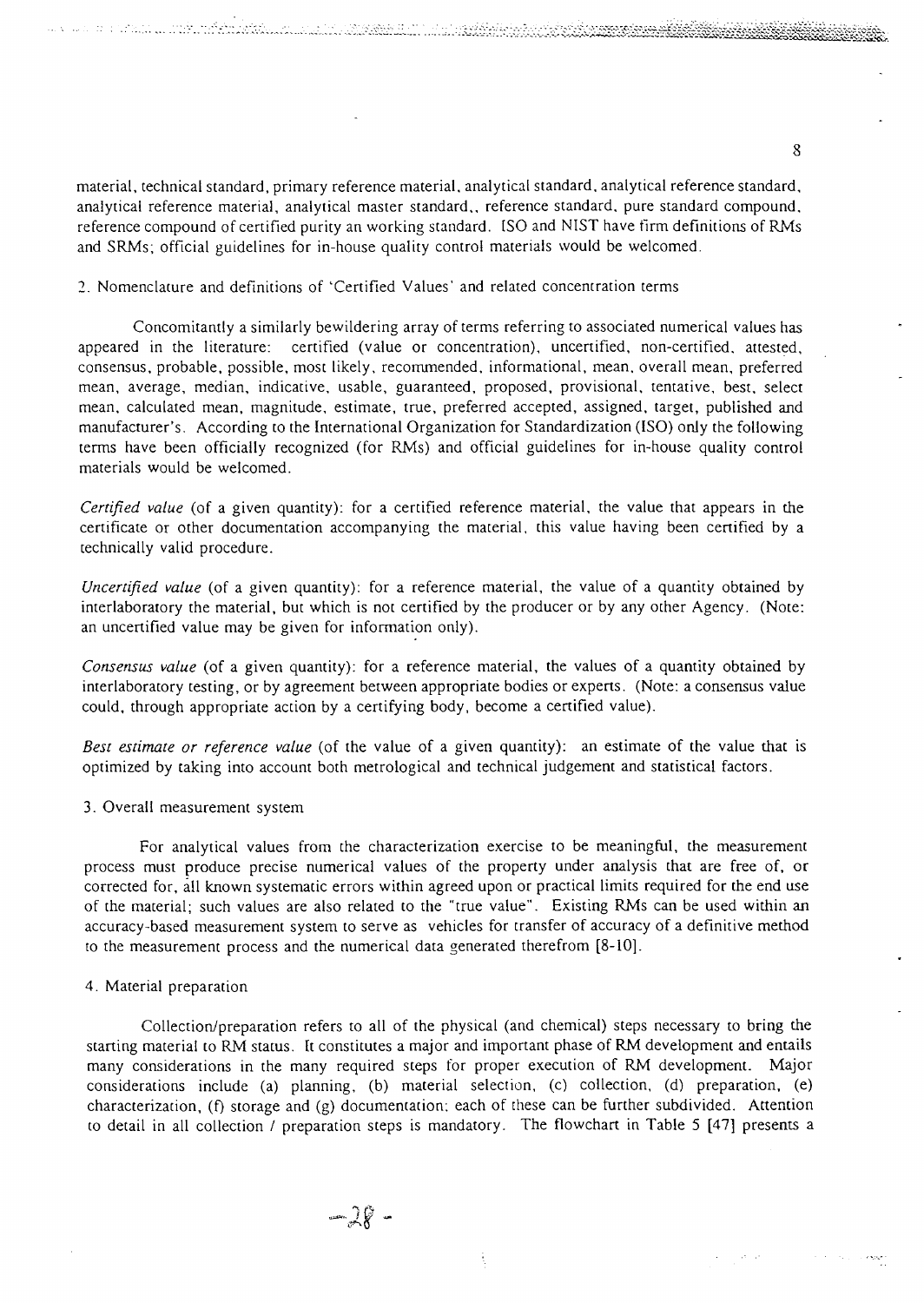general summary of steps applied to the collection and preparation of biological, environmental, clinical and geological RMs based on collective descriptions in several reports offering good preparatory descriptions [7. 40, 42, 48-62]; a wealth of preparative and physical characterization information may be found in internal reports of the Institute of Reference Materials and Measurements, Geel. This comprehensive listing attempts to cover all possibly required steps in the preparative scheme and it should be recognized that not all steps are required in every instance and that the sequence and details will vary. A summary of additional details is in [47]; as well the certificates/reports of investigation accompanying RMs issued by the many organizations such as IRMM, IAEA, NIES, NIST, NRCC may be consulted.

# 5. Physical characterization

المعارف بمصرفة<br>الجيابي بيونيا في وزير وزير

Physical characterization involves visual and microscopic examination, observation of appearance, colour and powder flow characteristics, determination of particle size, shape and distribution by sieving and microscopy, effects of particle size on chemical composition, moisture loss/pickup and demixing/settling during storage and transport.

# 6. Material stability

Long term integrity of an RM/QCM is a necessary condition for confidence in assigned values. Changes over time may be due to: evaporation or chemical reactions under the influence of temperature or light, precipitation, bacteriological activity, interaction of the material with the container in which it is stored, etc. These changes may impact on the matrix physical and chemical composition and measurand values and are especially a matter of concern for organic or volatile components and with solutions. Material stability should be tested under conditions which accelerate the changes which might occur under usual conditions during storage and in the laboratory.

# 7. Material homogeneity

Homogeneity refers to the variation of measurand concentration among test portions taken from the same and different containers. An indication of homogeneity is established by measurements with precise techniques and is the first chemical characterization to be conducted prior to the certification exercise. Estimates of homogeneity can be had from CVs from determinations by the initiating laboratory, from interlaboratory cooperative analytical determinations and by ANOVA of results within and between containers.

# 8. Analytical characterization (certification) philosophy

Probably the most difficult and challenging task of the QCM development process is analytical characterization (certification), that is, the process of obtaining concentration data which approach as closely as possible the "true value", together with uncertainty limits. Chemical characterization for quantification or certification purposes, encompasses measurand selection based on nutritional, toxicological and environmental significance as well as availability of suitable analytical methodologies and analysts. It includes selection of certification protocols based on definitive, reference and validated methodologies, selection of expert analysts applying conceptually different approaches, selection, development, assessment and validation of methodologies and adaptation of statistical protocols for data analysis (20, 63, 64].

The literature on RM certification indicates that there are two broad types of approaches for the characterization of RMs: (I) statistical and (2) measurement. The statistical approach relies on the in-

 $\ddot{Q}$ 

فوضحه المعقدقديد فالردادان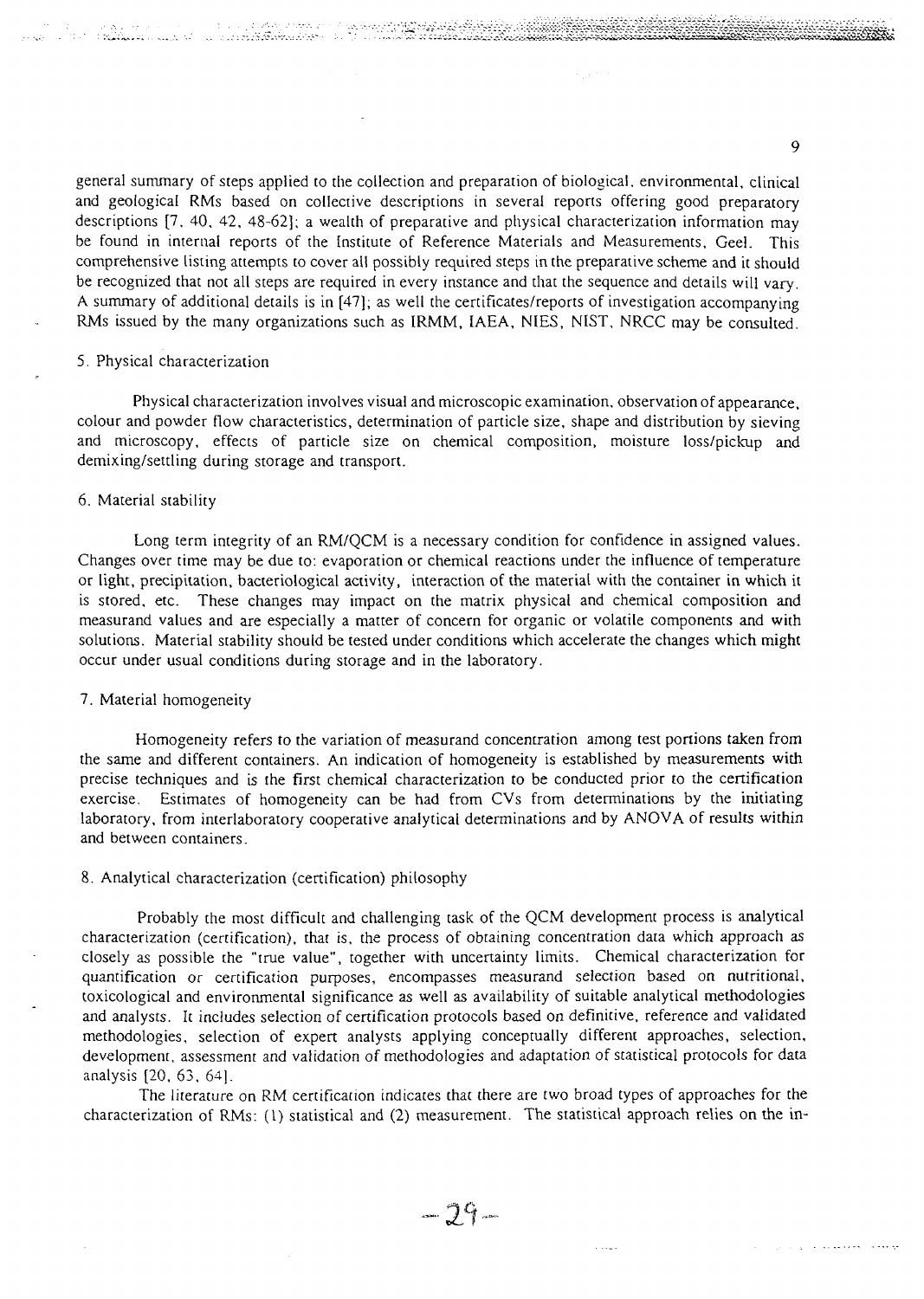depth application of statistical calculations to a body of, often widely scattered and discordant, analytical results obtained from diverse exercises. The approach based on measurement emphasizes laboratory measurement aspects and deals more in detail with various diverse analytical measurement possibilities to generate a coherent dataset, followed by necessary minimal calculations. Major approaches to characterization/certification may be classified as:

(1) Definitive method - one organization

(2) Independent reference methods - one organization

(3) Independent reference and validated methods by selected expert analysts - multiple organizations and laboratories

(4) Volunteer analysts, various methods - multiple organizations and laboratories

-•••-—'- \* --•--:..-.-.—.-.---.--.-.-.-. • --,---.-vw^->.-;-;•:•• t;- : .^/^.>>:.:^^:<sup>I</sup> ::VV/.:W^V.V^VAV-:O.V.'.^V^J^

(5) Method-specific - characterization by a specific, validated method by selected expert or experienced analysts - multiple organizations and laboratories.

The QCM developer will have to determine which approaches are within his reach and appropriate for the venture.

# 9. Definition of analytical methods

Three methodology terms should be kept in mind as they are intimately integrated into the measurement system and the first two are utilized in the characterization of QCMs. A definitive method of chemical analysis is one which has a valid and well-described theoretical foundation, has been experimentally evaluated to lead to negligible systematic errors and a high level of precision. Definitive methods provide the fundamental basis for accuracy in chemical analysis. Such methods usually require highly skilled personnel, are time-consuming as well as expensive to perform. A reference method is a method of proven and demonstrated accuracy established by direct comparison with a definitive method or with a primary RM. Since reference methods may also be moderately sophisticated, their use may not always be possible. Reference methods can be used to produce secondary reference materials, and control the accuracy of quality assurance procedures. The term field method denotes any method of chemical analysis used in applications requiring large numbers of measurements on a routine basis usually with automated instrument systems capable of producing highly precise (but not necessarily accurate) data.

10. Selection of measurands for characterization

Refer to-above for a list measurands of possible interest in food analysis.

#### 11. Performance of analytical methods

Analytical procedures are subject to many sources of error starting with sampling and sample preparation and ending with the calculation and recording of the results. Their accuracy, systematic error and precision, cannot readily be evaluated by means of any single test. However, a substantial part of the whole procedure can generally be tested by the use of appropriate analytical quality control materials, especially certified RMs. There is a need to ensure good performance for the purpose of QCM characterization.

 $\mathbb{R}^n \times \mathbb{R}^n$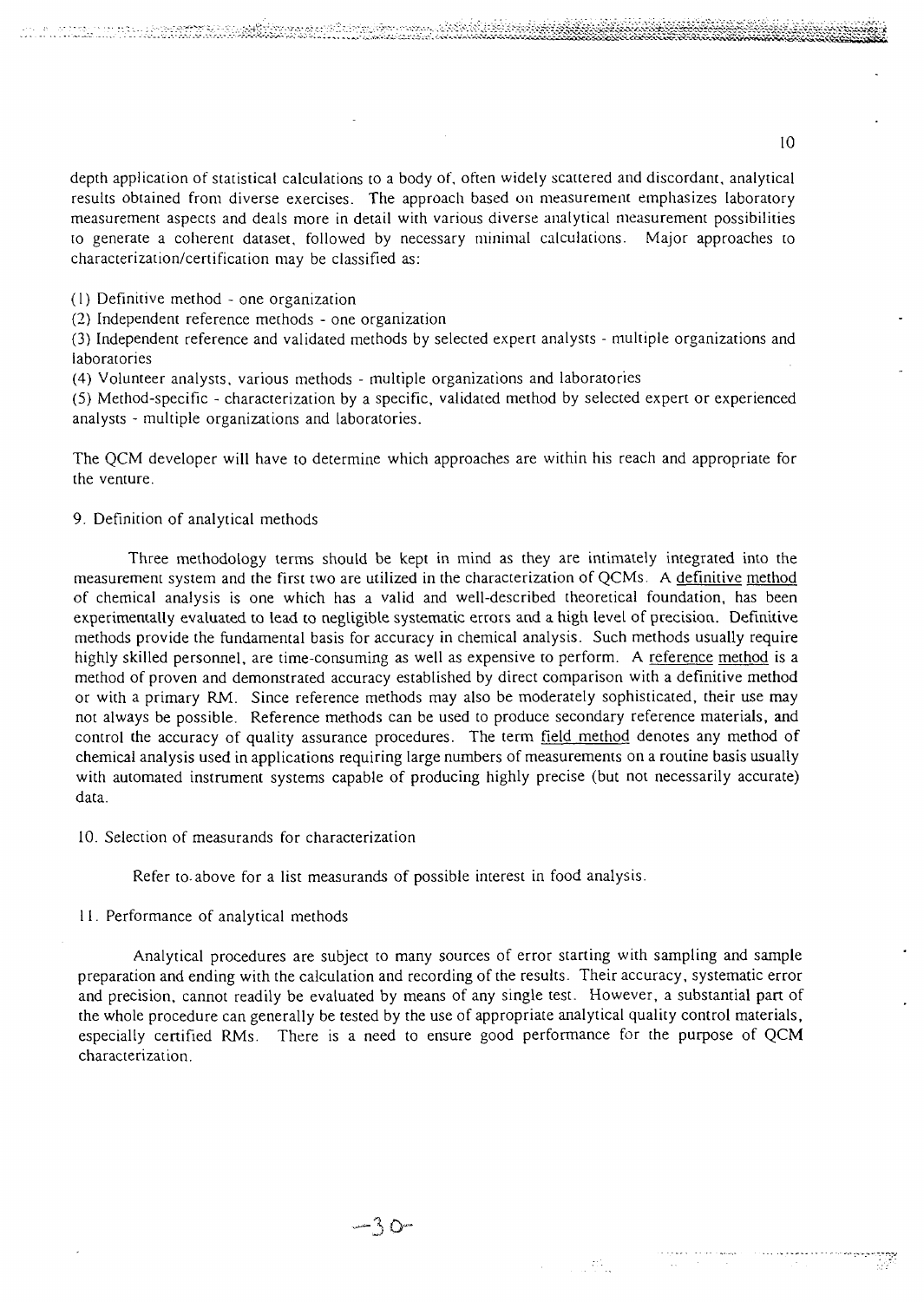# 12. Selection of analytical methodologies

The large number of measurand/material combinations for which concentration values are targeted necessitates a large number of analytical methods. In work on the elemental certification of 12 RMs for 303 assigned values [42] 13 major classes of methods were used including the usual currently used singleand multi-element instrumental techniques ranging from atomic absorption and emission spectrometry, mass spectrometry, neutron activation analysis and electrochemically-based techniques to the classical Kjeldahl method for nitrogen, light absorption spectrometry, fluorometry and gravimetry. Purposely, an attempt was made to get wide-ranging techniques and procedures with different sample preparation steps, including no decomposition as in instrumental neutron activation analysis and particle induced Xray emission spectrometry, as well as different detection/measurement techniques.

 $\epsilon$  ,  $\epsilon$  ,  $\epsilon$  ,  $\epsilon$  ,  $\epsilon$  ,  $\epsilon$  ,  $\epsilon$  ,  $\epsilon$  ,  $\epsilon$  ,  $\epsilon$  ,  $\epsilon$  is a set of  $\epsilon$  is a set of  $\epsilon$  is a set of  $\epsilon$  is a set of  $\epsilon$  is a set of  $\epsilon$  is a set of  $\epsilon$  is a set of  $\epsilon$  is a set of  $\epsilon$  is a set o

Analytical methods should include nuclear methods [65, *66].* In the above work [42, 65] six different variants of neutron activation analysis (NAA) methods were employed including: instrumental neutron activation analysis, instrumental neutron activation analysis with acid digestion, neutron activation analysis with radiochemical separation, neutron capture prompt gamma activation analysis, epithermal instrumental neutron activation analysis, and neutron activation analysis with preconcentration. Methods based on NAA were found to rank typically in the middle of the range with the three other major analytical methods (atomic absorption spectrometry, atomic emission spectrometry, mass spectrometry) with respect to precision. NAA methods, however, distinguished themselves by often exhibiting superior accuracy. These facts, together with the need for no sample treatment in the case of INAA, the version used in the vast majority of NAA applications, make contributions by NAA methodologies, extremely valuable to RM/QCM characterization.

#### 13. Selection of analysts / laboratories

Following selection of appropriate and desired methods of analysis, analysts in participating laboratories are selected on the basis of their established capabilities (competence, experience, motivation, healthy scepticism concerning results obtained). The reliability of the analysis seems to depend much more on the analyst than on technique.

#### 14. Selection of statistical protocols, uncertainty statements

Statistical protocols for homogeneity testing, in-house and outside laboratory analyses, dealing with aberrant data and calculation of assigned values and depiction of associated uncertainties must be selected. Analysis of variance (ANOVA) and variance component calculations would be typical; various plots (eg. concentration versus unit, concentration versus laboratory number, concentration versus observation number) could be made for inspecting, assessing and selecting results for use in calculating reference and informational concentration values and uncertainties. It is recommended to have input from a statistician.

## 15. In-house (initiating/coordinating laboratory) characterization

Depending on the extent and complexity of the QCM project, the initiating laboratory will make a major or minor contribution to the analytical characterization effort. This will principally depend on locally available methodological, instrumental and technical competencies. The laboratory should be involved in preliminary analyses, homogeneity studies, contributions to final reference values as well as coordinating the overall preparation and characterization effort.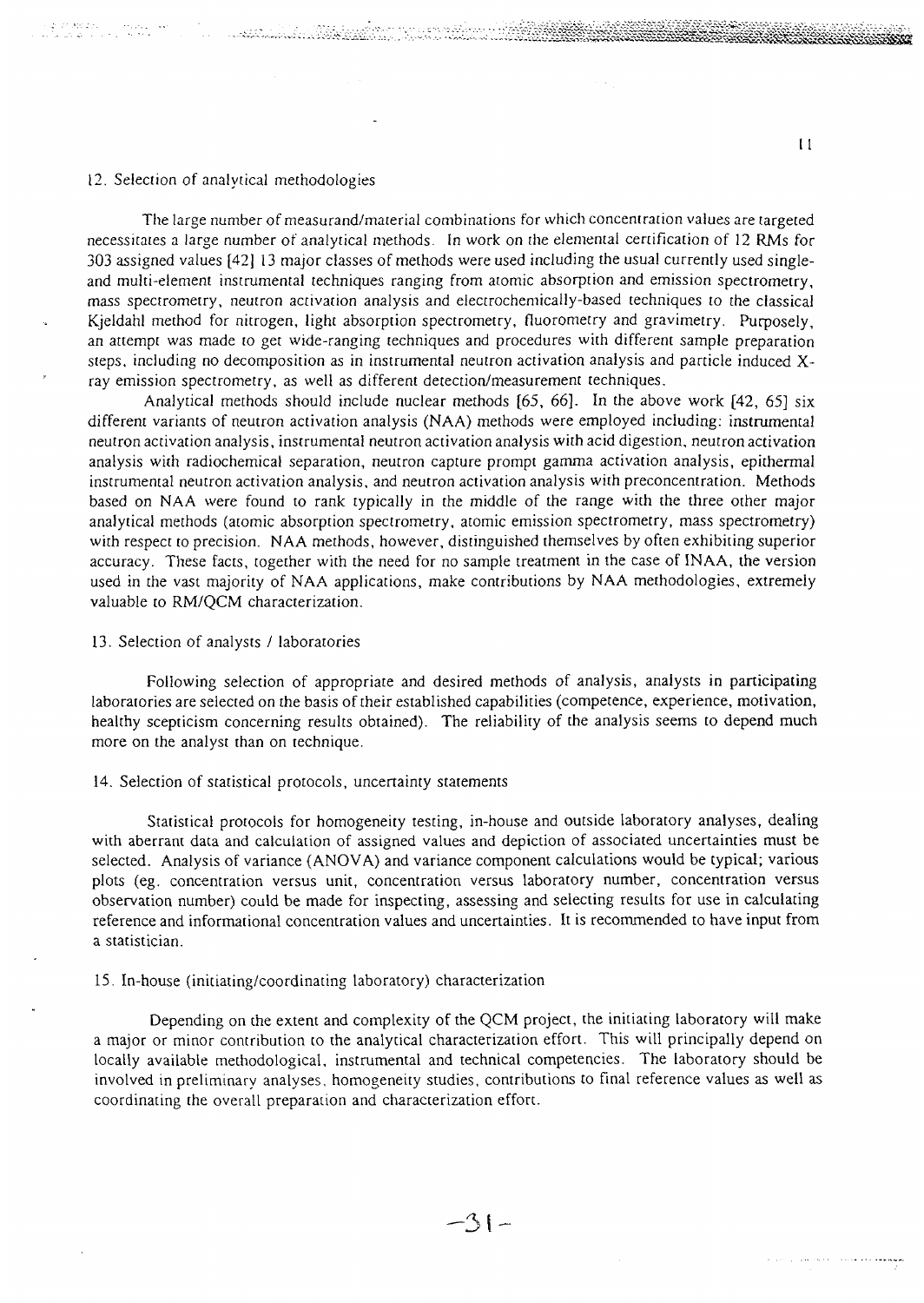16. Cooperative interlaboratory analytical characterization campaign

THIN IN THE REAL PROPERTY AND LONGED AND

tion of the se

Should a large number of materials and a wide range of measurands be involved and there be lack of requisite techniques in the initiating laboratory, involvement of outside analysts will be necessary. Following selection of targeted and desired methods of analysis, analysts should be selected on the basis of their established capabilities. A conscious attempt should be made to get wide-ranging techniques and procedures including different sample preparation steps. Clear, sufficiently detailed instructions and forms for reporting methodological details and analytical results are to be provided.

## 17. Data quality control of in-house and interlaboratory analyses

Usual data quality control procedures should be in place in the initiating laboratory and a request for the same should be made to outside participants. Emphasis is placed on the importance to the undertaking of the simultaneous incorporation of appropriate RMs into the scheme of analysis and specific instructions for their selection and use may be forwarded. Reliability of the data generated in the characterization exercise is related to the concept of 'traceability', that is the relating of acquired data to a national or international reference through an unbroken chain of comparisons all having stated uncertainties [67].

# 18. Critical evaluation of the methods used by cooperators

Critical evaluation of analytical methods and procedures used is complementary to. but independent, from evaluation of submitted results. Complete descriptions of methods followed may be submitted as scientific journal articles or laboratory notes. Evaluation relies on the initiating analyst's experience and his interpretation of the validity and appropriateness of the applied methods and procedural details as they relate to the specific matrices and measurands under investigation. Many combinations of sample treatment, and detection and measurement schemes will lead to multiple variants of each method; each must be considered.

## 19. Evaluation of data on technical merits

This item is closely related to 18. A good and interesting approach is ingrained in the RM development activities of the European Commission (BCR) whereby meetings between organizers of the RM program and participating analysts from member countries are held for dialogue to critically assess results

20. Evaluation and selection of multilaboratory/multimethod analytical data

Information to be requested from participating analysts to aid in data evaluation can include: brief details on sample preparation, instrumentation used and detection limit (and definition) for each measurand; analysts involved in analyses; the number of instrumental readings taken to give each mean concentration; calibration; instrumental precision; unusual occurrences observed during the work; nominal subsample masses taken; concentration results. Similar information is separately provided for materials utilized for quality control. Analytical results are perused and requests for clarification, remeasurement or additional information are made as required. Prior to final calculations of reference and information values, the analytical concentration results are carefully inspected using technical, statistical (variation and bias) and judgement criteria to remove aberrant, outlying or non - representative data.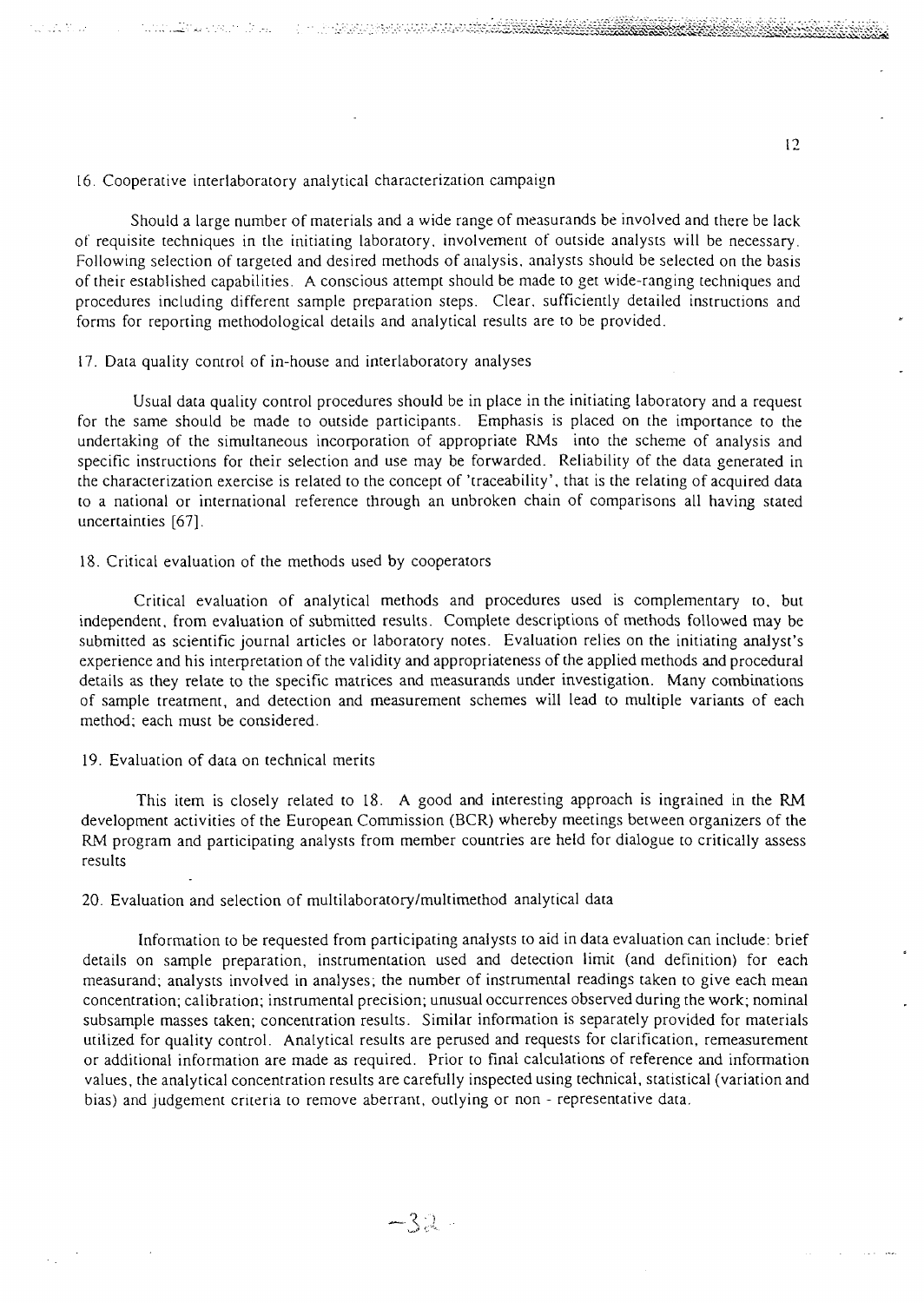#### 21. Statistical treatment of data

್ ನೌನ್ಯಾಮಿಷ್ಯನಿಂದು ರಾಜಾನ್ಯೋ

Dealing with outliers is an early order of business, carried out in perhaps three stages: (1) deletion of obviously erroneous, aberrant or outlying data, (2) inspection of concentration versus laboratory number plots and deletion of all data for a measurand/matrix with excessive within-laboratory variation or systematic errors (bias) relative to data from the other laboratories: confirmation of rejection by noting performance with certified RMs (3) repetition of (2) and rejection of additional individual outliers or entire sets from a laboratory when their-retention has a serious impact on final uncertainty (spread of accepted results). Outlier rejection criteria can include the following considerations: (1) poor within-laboratory precision compared to that of other laboratories, (2) poor within-subsample precision (within-laboratory instrumental precision) compared with similar parameters of other laboratories, (3) laboratory systematic error judged by deviation of laboratory mean from overall mean, (4) accuracy, based on performance with certified RMs, (5) within-laboratory precision with certified RMs, (6) assessment of the technical merit of the analytical procedure, (7) number of subsamples analyzed compared to that in other laboratories. The usual analysis of variance (ANOVA) and variance component calculations can be carried out.

It is this author's view that, in certification, painstaking care is needed in the selection of the cooperating laboratories and analytical methods and the main effort is in the generation of an excellent, tight dataset with small systematic errors and uncertainties, which is then subjected to minor mathematical manipulations to arrive at final property measures [63]. Abbey [68-71] has carried out many interesting statistical manipulations and calculations of literature-reported data for standard rocks, recalculating published recommended elemental concentration values using a variety of estimates (... "gamma transformation", "dominant cluster mode", geometric means, Gastwirth median) of means, medians and modes. He clearly and forcefully observes that "Given a highly incoherent set of results for the determination of each constituent of a proposed reference sample, the originator is faced with the difficult problem of estimating the 'true' concentration. No known test can prove the validity of a concentration value derived from a mass of incoherent data" [71].

#### 22. Calculation of concentration values and associated uncertainties

This is final step in certification. To avoid what has been denoted 'confusion as to the meaning of the uncertainties that are attached to the concentration values for trace elements in biological materials' and to avoid 'statements that cannot be interpreted in a meaningful quantitative or statistical way', guidelines for evaluating and expressing uncertainty should be consulted [72]. The reference value can be computed as the mean of equally-weighted individual laboratory means. The associated SD can be calculated from the three variance components representing within-unit ( $\sigma_w^2$ ), among-unit ( $\sigma_u^2$ ) and among-laboratory/ method ( $\sigma_L^{-2}$ ) variation according to the equation

$$
SD = (\sigma_w^2 + \sigma_u^2 + \sigma_L^2)^{1/2}
$$
 (5)

where each  $\sigma$  indicates the estimates of the associated variance component obtained from a type I (hierarchal) variance component analysis. The SD is the basis for calculation of a 95% confidence interval or uncertainty interval for a future single observation. The following statement has been used by the author in reports of analysis for cooperatively produced AAFC/NIST RMs [73]:

*Reference values, weight percent or mg/kg (ppm), presented in Reports of Investigation provided with these Reference Materials are based on the dry material and are equally-weighted means of results from generally at least two, but typically several, different analytical methods applied by analysts in different*

13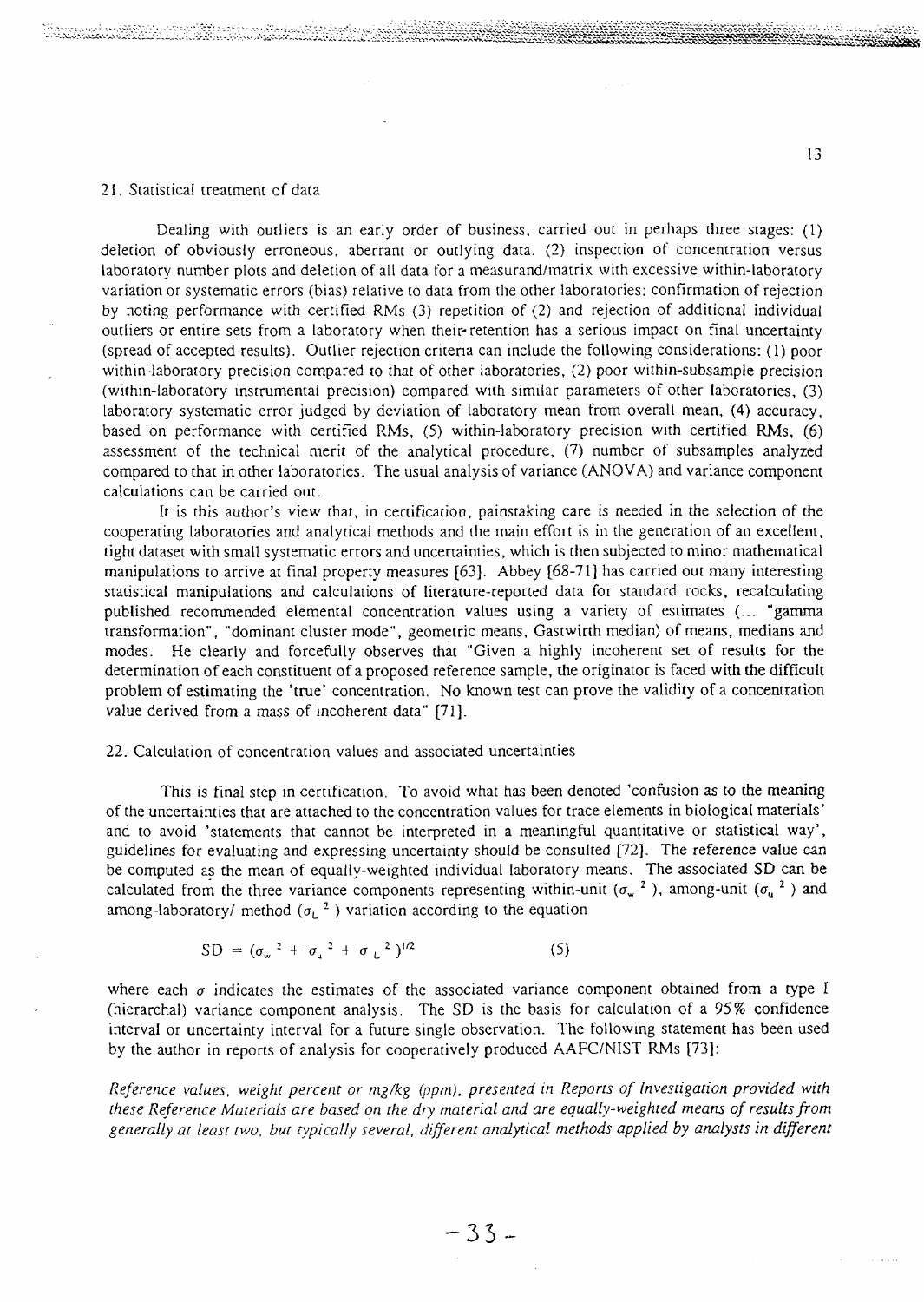*laboratories. Uncertainties are estimates expressed either as 95% confidence intervals or occasionally as intervals based on ranges of accepted results for a single future determination based on a sample weight of at least 0.5 g. These uncertainties, based on among-method and laboratory, among-unit and withm-unit estimates of variances, include measures of analytical method and laboratory imp recisions and biases and material inhomogeneity.*

# 23. Reporting of results and information

A document should be prepared for each QCM developed. The documentation is typically a certificate issued by the certifying agency or a report of investigation whose sole authority is the author. Critically important information should be included to define and describe the material, describe its preparation and characterization, list numerical values for properties together with the associated uncertainties (as well as their definitions), stipulate minimum weight to be taken for analysis, indicate conditions of storage and include other details necessary for the analyst to correctly and fully utilize the material. BCR, ISO and other guidelines for contents of certificates should be consulted (49, 74].

## 24. Publication of protocol followed

In-depth treatment of all aspects of the development procedures should be available in accessible technical or scientific publications for information of the analyst/user. These documents or supplementary published material may also contain a listing of all individual data, final values, methods and analysts.

25. Testing and applying this protocol

It would be beneficial if at least parts of the particular proposed protocol adopted for the development of QCMs was subjected to preliminary testing and modification if required prior to full application.

#### 26. Future status of reference and informational values

The credibility associated with the QCM is directly related to the degree of confidence placed in the developing organization. The work should be thoroughly and competently conducted so that no periodic updating of recommended values need be done.

## 4. COMMENTS AND CONCLUSIONS

The ideas formulated here, for food materials, are a summary and interpretation of information found in many sources. The proposed steps are a starting point for the development of a much more comprehensive document with more detailed information and instructions, formulated to provide specific guidance to laboratories proposing to develop food QCMs. These instructions can be adapted to other materials of interest to this committee with additional specific details, and a proposal is made for the preparation of one comprehensive report on the topic of development of in-house QCMs. A secondary aim of such a report will be to increase the awareness of the analyst and scientist in the concept, role and utility of existing RMs in data quality and to stimulate increased RM use as a cornerstone of the quality control program to establish, monitor and maintain analytical data quality.

Reliability and confidence in the stated characteristics of the developed QCMs is a basic critical criterion for their use for quality control. Applications of methods of chemical analysis are fraught with many sources of error and countless opportunities exist for the introduction of error into the final results.

\*\*\*\*\*\*\*\*\*\*\*\*\*\*\*\*\*\*\*\*\*\*\*\*\*\*\*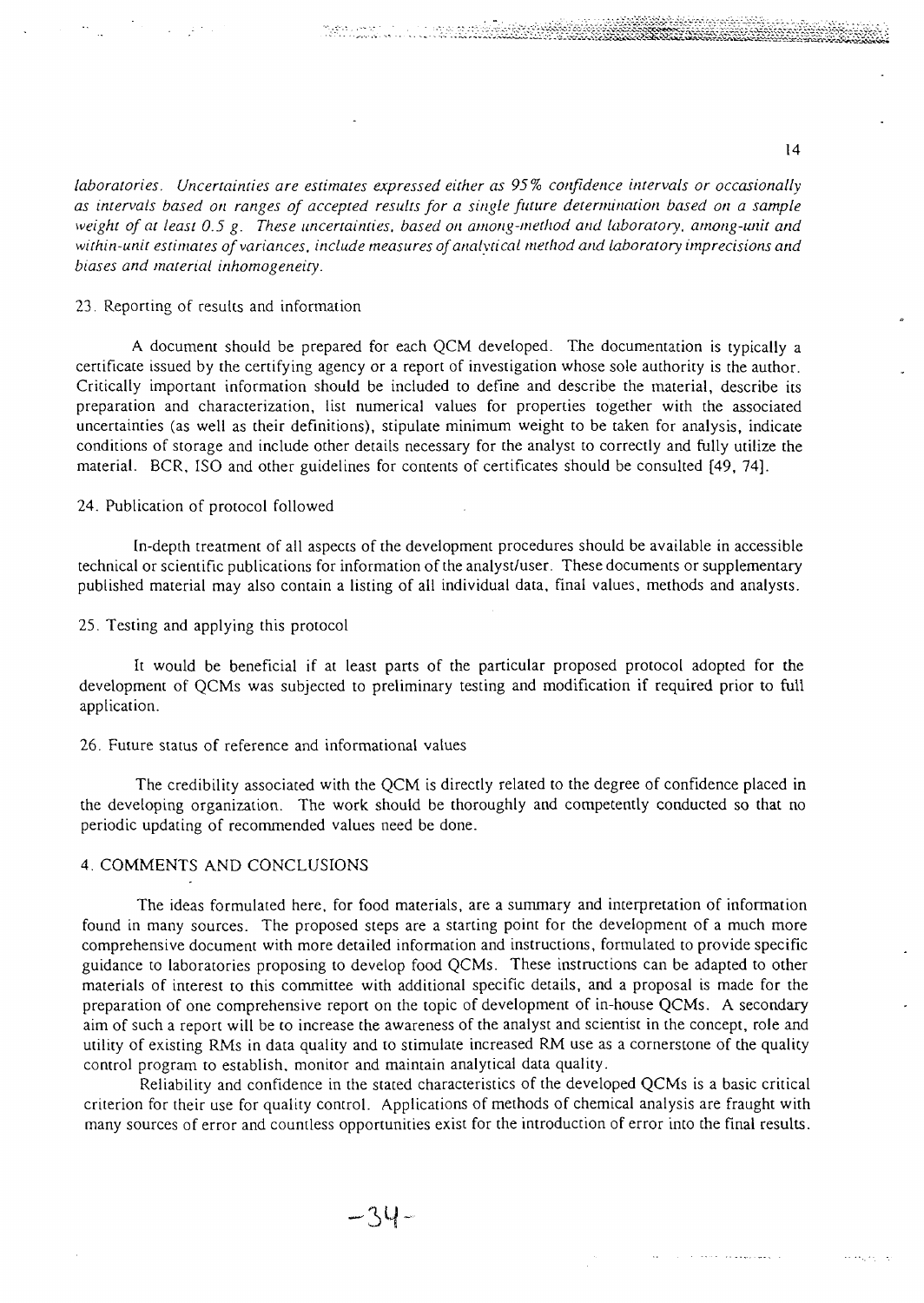Measurement systems must therefore be operated under a complete, regularly-applied quality assurance program if results are to be meaningful. Characterization philosophy rests on the concept of independent methodology, the application of theoretically and experimentally different measurement techniques and procedures to generate method-independent concordant results. The developer should be aware of the need for, and possible shortage of, highly competent analysts required for characterization work, the difficulties of good work at trace and ultratrace levels and methodological deficiencies for specific measurands. Throughout the overall task of development there is a requirement for a critical approach by critical analytical and measurement scientists in order to produce top quality control materials.

**'** *''''•".'• '.•'•'•••:* **•'-• • •'••'•• •'.•••'..i .'•'.".•. v ' :- : - ; ;. : . ^vv'-W^/^A-V^- ^**

#### References

- [1] KEPPLER, J.F., MAXFIELD, M.E., MOSS W.D., TIEGEN, G., LINCH, A.L., [nterlaboratory evaluation of the reliability of blood lead analyses, Amer. Ind. Hyg. Assoc. *J.* 31 (1970) 412-429.
- [2] PARR, R.M., Problems of chromium analysis in biological materials: an international perspective with special reference to results for analytical quality control samples, J. Radioanal. Chem. 39 (1977)421-433.
- [3] FlfKAI, R., OREGIONI, B., VAS, D., [nterlaboratory comparability of measurements of trace elements in marine organisms: results of intercalibration exercise on oyster homogenate, Oceanol. Acta 1 (1978) 391-396.
- [4] BROWN, S.S., HEALY, M.J.R., KEARNS, M., Report on the inter-laboratory trial of the reference method for the determination of total calcium in serum, part 1, J. Clin. Chem. Clin. Biochem. 19(1981) 395-412.
- [5] VERSIECK, J., Trace element analysis a plea for accuracy, Trace Elem. Med. 1 (1984) 2-12.
- [6] IHNAT, M., Biological and related reference materials for determination of elements, In: MCKENZIE, H.A., SMYTHE, L.E. (Eds.) Quantitative Trace Analysis of Biological Materials, Elsevier, Amsterdam (1988), Appendix 1, 739-760.
- [7] IHNAT, M., Biological reference materials for quality control, In: MCKENZIE, H.A., SMYTHE, L.E. (Eds) Quantitative Trace Analysis of Biological Materials, Elsevier, Amsterdam (1988) chp. 19, 331-351.
- [8] CALI, J.P., MEARS, T.W., MICHAELIS, R.E., REED, W.P., SEWARD, R.W., STANLEY, C.L., YOLKEN H.T., KU, H.H., The Role of Standard Reference Materials in Measurement Systems, National Bureau of Standards Monograph 148, Washington, DC (1975) 51 pp.
- [9] HUNTOON, R.D., Standard reference materials and meaningful measurements, an overview, In: SEWARD, R. W., (Ed) Standard Reference Materials and Meaningful Measurements, National Bureau of Standards Spec. Publ. 408, Washington, DC (1975) 4-56.
- [10] URIANO, G.A., GRAVATT, C.C., The role of reference materials and reference methods in chemical analysis, CRC Crit. Rev. Anal. Chem. 6 (1977) 361-411.

a production of the past of the construction of the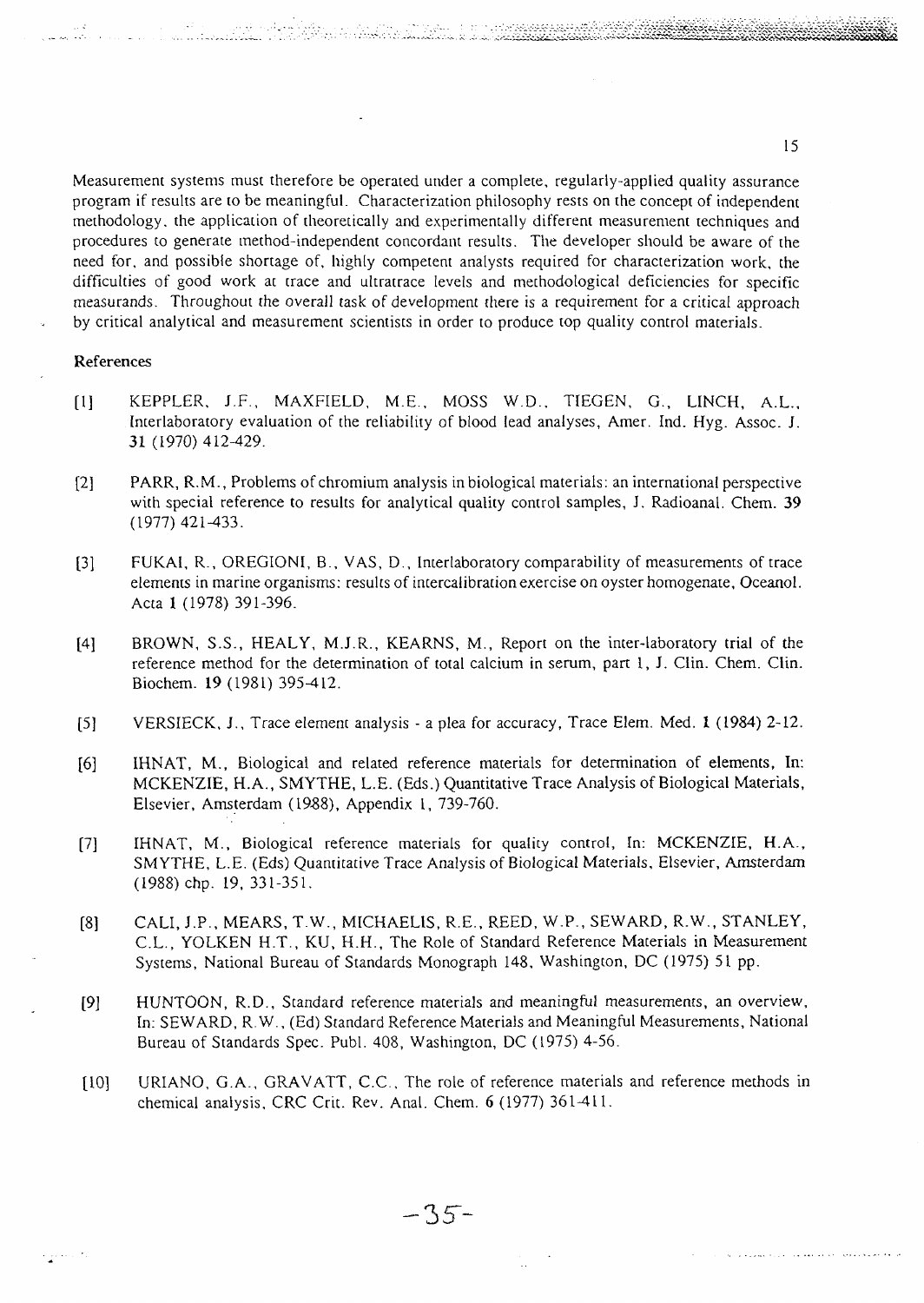- (llj CORTESTORO. E..PARR, R.M., CLEMENTS, S.A., Biological and Environmental Reference Materials tor Trace Elements, Nuclides and Organic Microcontaminants, IAEA/RL/128 (Rev. 1), IAEA, Vienna (1990).
- [12] MURAMATSU, Y., PARR, R.M., Survey of Currently Available Reference Materials for use in Connection with the Determination of Trace Elements in Biological and Environmental Materials, IAEA/RL/128, IAEA, Vienna (1985).
- [13] CANTILLO, A.Y., Standard and Reference Materials for Marine Science, NOAA Tech. Memo. NOS OMA 51, National Oceanic and Atmospheric Administration, Rockville, MD (1989).
- [14] NATIONAL OCEANIC AND ATMOSPHERIC ADMINISTRATION, Standard and Reference Materials for Marine Science, 3rd Ed., NOAA Tech. Memo. NOS ORCA 68, National Oceanic and Atmospheric Administration, Rockville, MD (1992).
- [15] NATIONAL OCEANIC AND ATMOSPHERIC ADMINISTRATION, Standard and Reference Materials for Environmental Science, Parts 1 and 2, NOAA Tech. Memo. NOS ORCA 94 (Part 1, Part 2), National Oceanic and Atmospheric Administration, Rockville, MD (1995).
- [16] IHNAT, M., Plant and related reference materials for data quality control of elemental content, In KALRA, Y.P., (Ed.) Handbook of Reference Methods for Plant Analysis, CRC Press, Boca Raton (1998) appendix I, 235-284.
- [17] INTERNATIONAL ATOMIC ENERGY AGENCY AND UNITED NATIONS ENVIRONMENT PROGRAMME, Survey of Reference Materials, Volume I: Biological and Environmental Reference Materials for Trace Elements, Nuclides and Micro-contaminants, IAEA-TECDOC-854, IAEA, Vienna (1995).
- [ 18] INTERNATIONAL ATOMIC ENERGY AGENCY AND UNITED NATIONS ENVIRONMENT PROGRAMME, Survey of Reference Materials, Volume 2: Environmentally Related Reference Materials for Trace Elements, Nuclides and Micro-contaminants, IAEA-TECDOC-880, IAEA, Vienna (1996).
- [19] KLICH H., WALKER R., COMAR-the international database for certified reference materials, Fresenius J. Anal. Chem. 345 (1993) 104-106.
- [20] IHNAT, M., Selection and preparation of relevant reference materials for agricultural purposes, In: ROSSBACH, M., SCHLADOT, J.D., OSTAPCZUK, P., (Eds), Specimen Banking - Environmental Monitoring and Modern Analytical Approaches, Springer-Verlag, Berlin (1992) Chp. 4.1 57-73.
- [21] INSTITUTE FOR REFERENCE MATERIALS AND MEASUREMENTS, BCR Reference Materials 2000/2001, IRMM, Geel, Belgium (undated).
- [22] NATIONAL RESEARCH COUNCIL OF CANADA, Certified Reference Materials for Environmental Analyses, National Research Council of Canada, Institute for Environmental Chemistry, Ottawa, ON and Institute for Marine Biosciences, Halifax, NS. (Collection of information sheets 1994-1995).

16

**-••-•--"-••--••------.-.---.\_-.v-i%-\_M:-i~.--.>.-< -.-. --"••-iO»^v^-i^..-i.v..^^.:.^:r:.-;-i~«;ir^i^iii££5g^i<sup>l</sup>**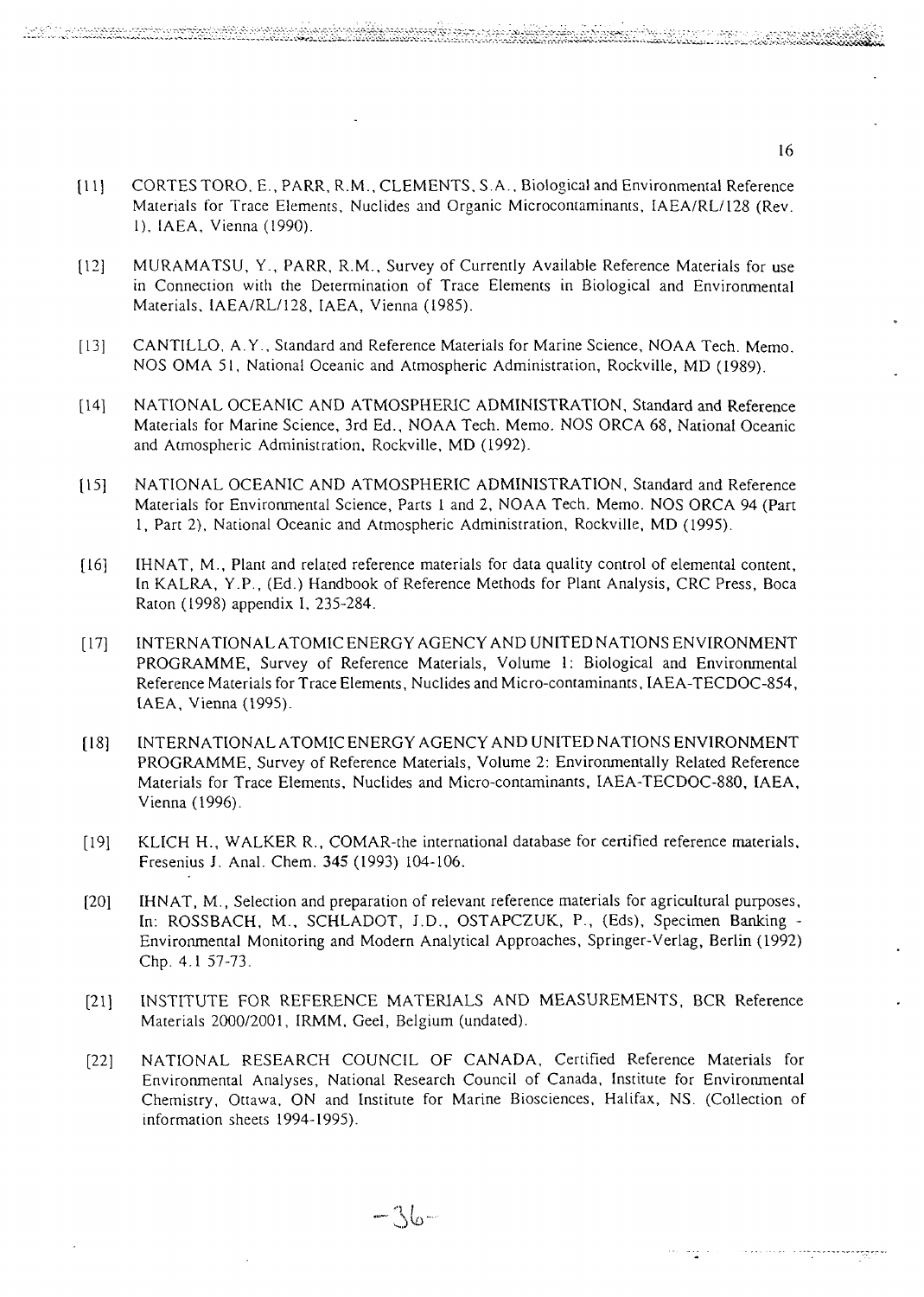[23] INTERNATIONAL ATOMIC ENERGY AGENCY, Analytical Quality Control Service, Intercomparison Runs, Reference Materials 1998-1999, IAEA, Vienna (1998).

a de Antonio de Marcio (1177)<br>Político de Antonio

- [24] TRAHEY, N.M.. PUTMAN, I.E., (Eds.) Standard Reference Materials Catalogue 1998-1999, NIST Spec. Publ. 260, National Institute of Standards and Technology, Gaithersburg, MD (1998).
- [25] OKAMOTO, K., (Ed.) Preparation, Analysis and Certification of Pepperbush Standard Reference Material, Research Report from the National Institute for Environmental Studies, No. 18, Tsukuba, Ibaraki, Japan (1980); also individual information sheets on other NIES materials.
- [26] LABORATORY OF THE GOVERNMENT CHEMIST, The Office of Standard Reference Materials, Certified Reference Materials Catalogue, Issue No. 3, Laboratory of the Government Chemist, Teddington, UK (undated).
- [27] PINTA, M., LE COMITE INTER-INSTITUTS D'ETUDES DES TECHNIQUES ANALYTIQUES DE DIAGNOSTIC FOLIAIRE (CII), Etalons vegetaux pour l'analyse foliaire, Analusis 3 (1975) 345-353.
- [28] DANIEL, R.Ch., Etalons pour 1'analyse chimique des vegetaux, Trav. Chim. Aliment. Hyg. 71 (1980) 242-247.
- [29] DANIEL, R.Ch., LISCHER, P., PAUL, J.L., CLEMENT, A. THEILLER, G., MEMBERS OF CII, Plant reference materials for inorganic chemical analysis; are they still stable after 20 years? Mitt. Lebensm. Hyg. 91 (2000) 333-344.
- [30] TAYLOR, J.K., Standard Reference Materials: Handbook for SRM Users. NIST Special Publication 260-100, National Institute of Standards and Technology, Gaithersburg, MD (1993).
- [31] IHNAT, M., Reference Materials for Data Quality. In CARTER, M.R. (Ed.), Soil Sampling and Methods of Analysis, Lewis Publishers, Boca Raton, (1993) Chp. 26, 247-262.
- [32] IHNAT, M., Reference materials for data quality control. In KALRA, Y.P. (Ed.) Handbook of Reference Methods for Plant Analysis, CRC Press, Boca Raton (1998) Chp. 26, 209-220.
- [33] IHNAT; M., Importance of acid-insoluble residue in plant analysis for total macro and micro elements, Commun. Soil. Sci. Plant Anal. 13 (1982) 969-979.
- [34] MORRISON, G.H., General aspects of trace analytical methods. I. Methods of calibration in trace analysis, Pure Appl. Chem. 41, (1975) 395-403.
- [35] IHNAT, M., Criteria for the development of biological reference materials, Fresenius J. Anal. Chem. 332 (1988) 568-572.
- [36] FOOD AND AGRICULTURE ORGANIZATION OF THE UNITED NATIONS, FAO Production Yearbook Vol 34, Rome (1981).

**31**

17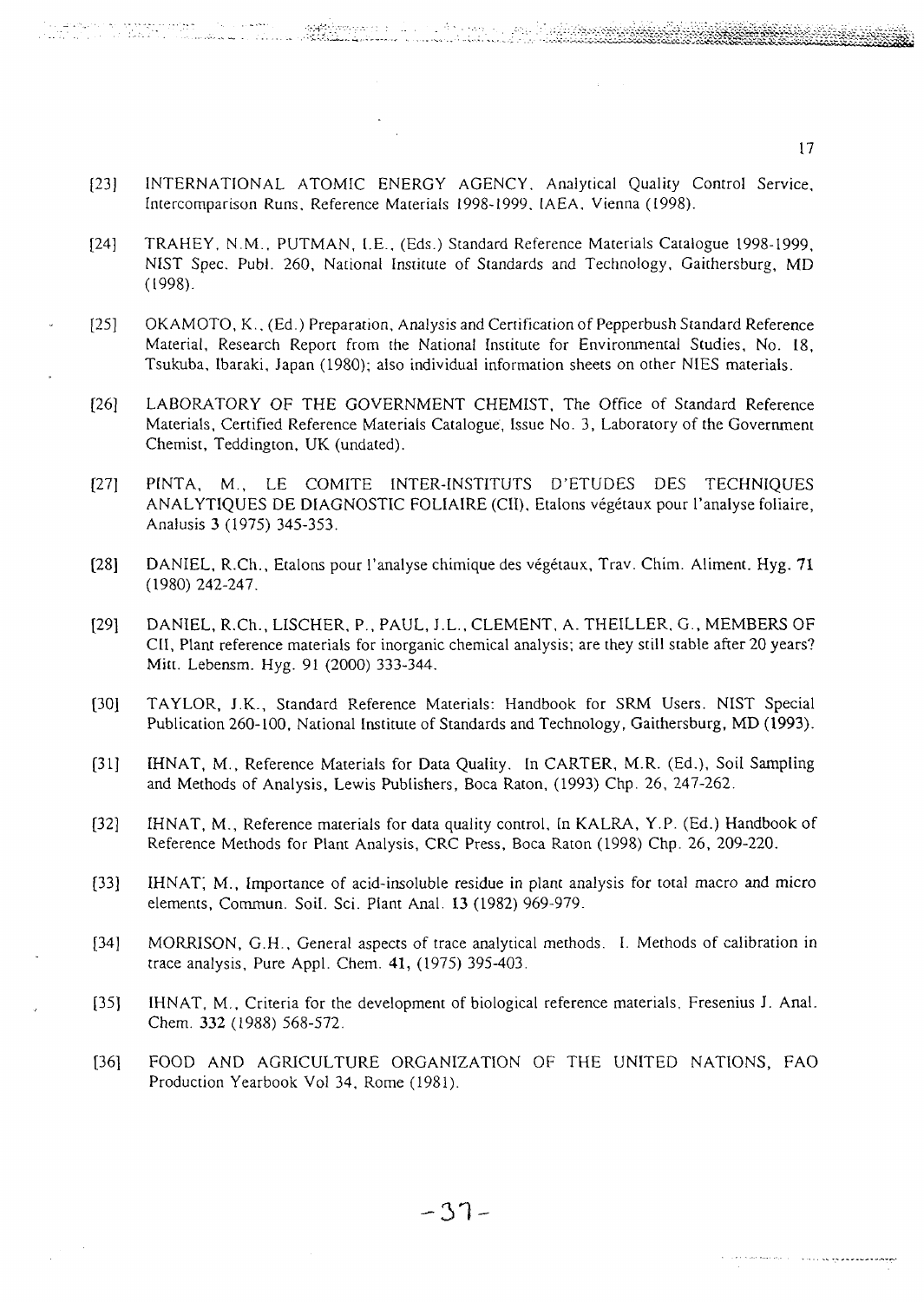[37] IHNAT, M., Preparation of twelve candidate agricultural reference materials, Fresenius J. Anal. Chem. 332 (1988) 539-545.

- [38] IHNAT. M.. WOLF, W.R., Food/biological, general application fields. In STOEPPLER. M., WOLF, W.R., JENKS, P.J., (Eds.), Reference Materials for Chemical Analysis - Certification, Availability and Proper Usage, Wiley-VCH. Weinheim (2001), Section 6.3, Chapter 6, 210-220.
- [39] ROSSBACH, M., SCHLADOT, J.D., OSTAPCZUK P., Specimen Banking, Environmental Monitoring and Modern Analytical Approaches, Springer-Verlag, Berlin (1992) 242 pp.
- [40] QUEVAUVILLER, Ph., MAIER, E., KRAMER, K.J.M., Production of Certified Reference Materials for Pollutants in Environmental Matrices, European Commission Report EUR 18157, European Commission, Brussels and CCF Academic Press, Tarbes (1998) 251 pp.
- [41] STOEPPLER, M., WOLF, W.R., JENKS, P.J. (Eds.), Reference Materials for Chemical Analysis -Certification, Availability and Proper Usage, Wiley-VCH, Weinheim (2001) 297 pp.
- [42] IHNAT, M., Development of a new series of agricultural/food reference materials for analytical quality control of elemental determinations, J. AOAC INTL. 77 (1994) 1605-1627.
- (43] IHNAT, M., Twenty five years of reference material activity at Agriculture and Agri-Food Canada, Fresenius J. Anal. Chem. 370 (2001) 279-285.
- [44] STANDARDS, MEASUREMENT AND TESTING PROGRAMME (BCR), Guidelines for the Production and Certification of BCR Reference Materials, Doc. BCR/48/93 (1994), Brussels 54 pp.
- [45] INTERNATIONAL ORGANIZATION FOR STANDARDIZATION, Quality System Guidelines for the Production of Reference Materials, Guide 35-1996, ISO (1996), Geneva.
- [46] INTERNATIONAL ORGANIZATION FOR STANDARDIZATION, Certification of Reference Materials - General and Statistical Principles, Guide 35-1989, ISO (1989), Geneva.
- [47] IHNAT M., Material collection and preparation, In STOEPPLER, M., WOLF, W.R., JENKS, P.J., (Eds.), Reference Materials for Chemical Analysis - Certification, Availability and Proper Usage, Wiley-VCH, Weinheim (2001), Section 2.1, Chp. 2, 20-30.
- [48] BERMAN, S.S., Marine biological reference materials for trace metals, In WOLF, WR, (Ed.) Biological Reference Materials: Availability, Uses and Need for Validation of Nutrient Measurement. John Wiley and Sons Inc., New York (1985) 79-88.
- [49] EUROPEAN COMMISSION, Guidelines for the Production and Certification of BCR Reference Materials, European Commission Doc. BCR/48/93, Brussels (1994).
- [50] GARDINER, P.E., Consideration in the preparation of biological and environmental reference materials for use in the study of the chemical speciation of trace elements, Fresenius J. Anal. Chem. 345 (1993) 287-290.

 $-25$ 

a sere de la parada a alemana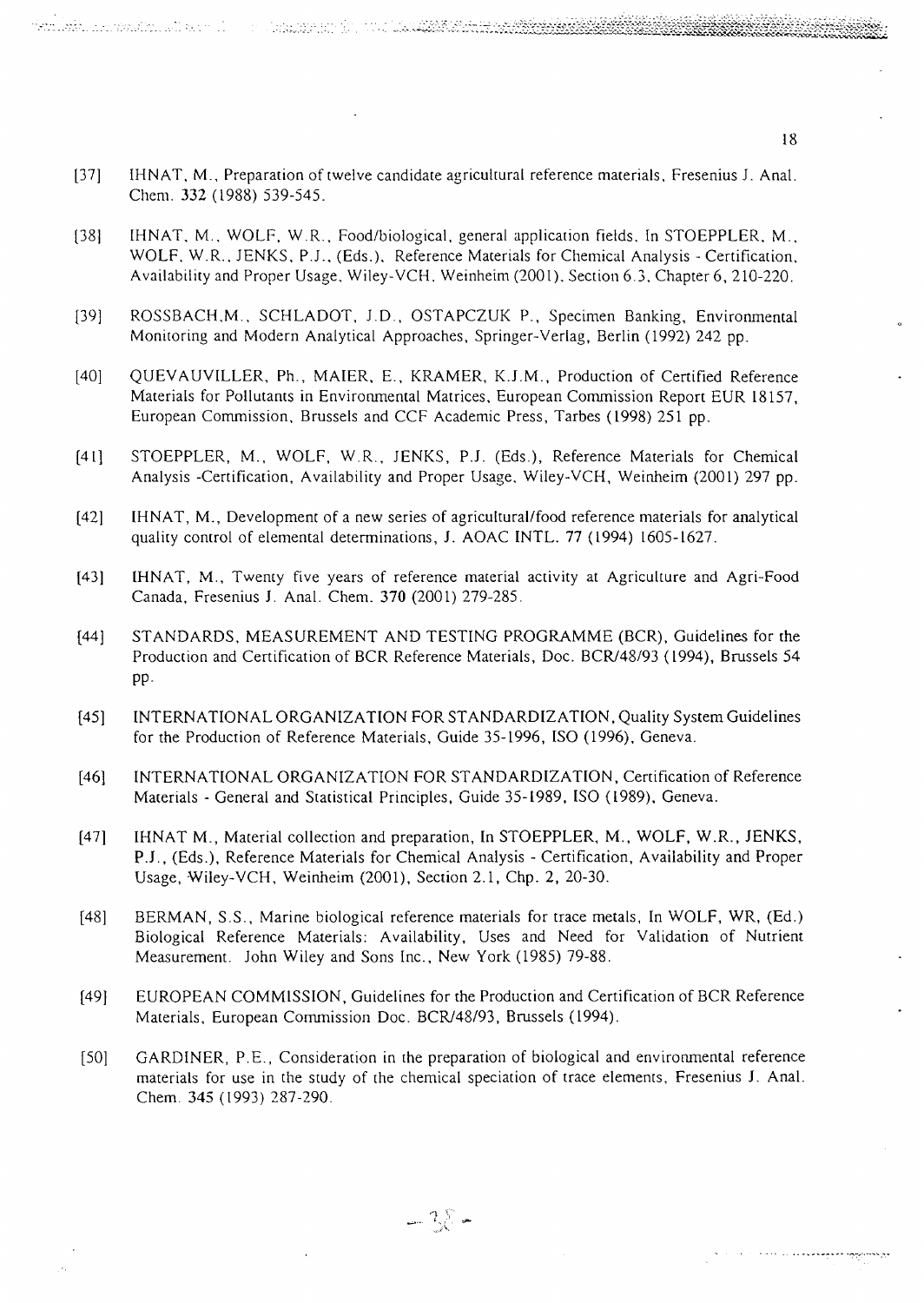- [51] IHNAT, M., Preparation of twelve candidate agricultural reference materials, Fresenius Z. Anal. Chem. 332 (1988) 539-545.
- [52] . IHNAT, M., Criteria for the development of biological reference materials, Fresenius Z. Anal. Chem. 332 (1988) 568-572.
- [53] IHNAT, M., Unpublished data (2001).

na mwaka 199

- [54] IHNAT, M., WOLF, W.R., Maize and beef muscle agricultural biological research materials, In WOLF, W.R., (Ed.) Biological Reference Materials: Availability, Uses and Need for Validation of Nutrient Measurement, John Wiley and Sons Inc., New York (1985) 141-165.
- [55] IHNAT, M.. CLOUTIER R., WOOD, D., Reference materials for agricultural and food analyses: preparation and physical characterization of a bovine muscle powder candidate reference material, Fresenius Z. Anal. Chem. 326 (1987) 627-633.
- [56] KRAMER, G.N., PAUWELS J., BELLIARDO, J.J., Preparation of biological and environmental reference materials at CBNM, Fresenius J. Anal. Chem. 345 (1993) 133-136.
- [57] KRAMER, G.N., GROBECKER, K.H., PAUWELS, J., Comparison of methods used for the preparation of biological CRMs, Fresenius J. Anal. Chem. 352 (1995) 125-130.
- [58] KRAMER, G.N., MUNTAU, H., MAIER, E., PAUWELS, J., The production of powdered candidate biological and environmental reference materials in the laboratories of the Joint Research Centre, Fresenius J. Anal. Chem. 360 (1998) 299-303.
- [59] KRAMER, K.J.M., DORTEN, W.S., GROENEWOUD H. vanhet, DE HAAN, E., KRAMER, G.N., MONTEIRO, L., MUNTAU, H., QUEVAUVILLER, Ph., Collaborative study to improve the quality control of rare earth element determinations in environmental matrices, J. Environ. Monit. 1 (1999) 83-89.
- [60] ROPER, P., BURKE, S., LAWN, R., BARWICK, V., ELLISON, S., WALKER, R., Applications of Reference Materials in Analytical Chemistry, LGC/VAM/1999/036, Laboratory of the Government Chemist, Teddington (1999).
- [61] SCHLADOT, J.D., BACKHAUS, F., BUROW, M., FRONING, M., MOHL, C , OSTAPCZUK, P., ROSSBACH, M., Collection, preparation and characterization of fresh, marine candidate reference materials of the German Environmental Specimen Bank, Fresenius J. Anal. Chem. 345 (1993) 137-139.
- [62] ZEISLER, R., WISE, S.A., Quality assurance and protocols in sampling and sample preparation of biological samples, In: WOLF, W.R., (Ed.) Biological Reference Materials: Availability, Uses and Need for Validation of Nutrient Measurement, John Wiley and Sons Inc., New York (1985) 257-279.
- [63] IHNAT, M., A synopsis of different approaches to the certification of reference materials, Fresenius J. Anal. Chem. 360 (1998) 308-311.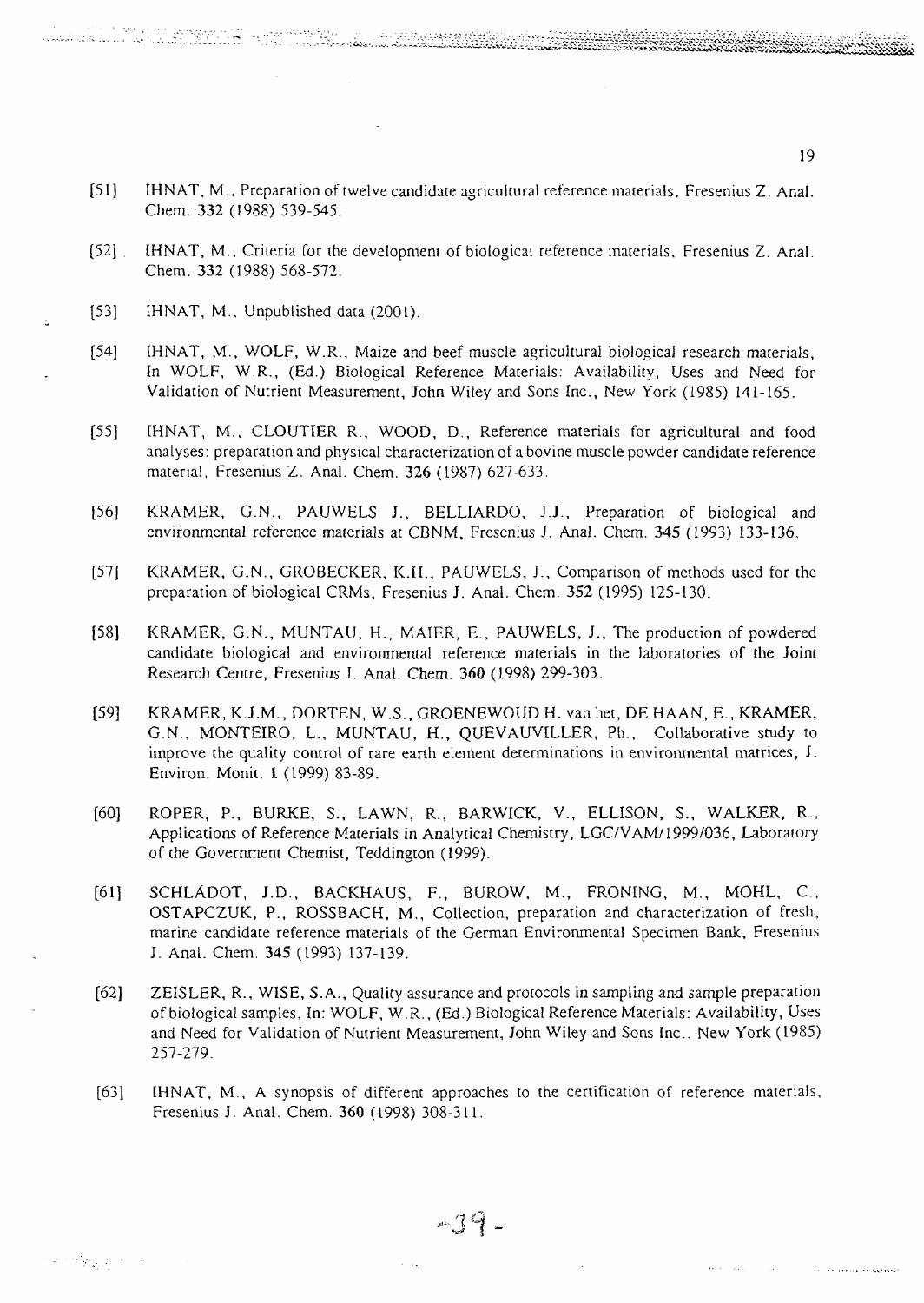[64] IHNAT M.. Certification philosophy of RM producers. In STOEPPLER, M., WOLF, W.R., JENKS, P.J., (Eds.), Reference Materials for Chemical Analysis - Certification, Availability and Proper Usage, Wiley-VCH, Weinheim (2001), Section 3.1, Chp. 3, 29-60.

<u> TRANSPORT (1999) – PRODUCT I DE PRODUCTION (1999)</u>

- [65] IHNAT. M., Performance of neutron activation analytical methods in an international interlaboratory reference material characterization campaign, J. Radioanal. Nucl. Chem. 245 (2000) 73-80.
- [66] IHNAT M., BYRNE, A.R., KUCERA, J., QUEVAUVILLER, Ph., Certification of elements, In STOEPPLER. M., WOLF, W.R., JENKS, P.J., (Eds.), Reference Materials for Chemical Analysis - Certification, Availability and Proper Usage, Wiley-VCH, Weinheim (2001), Section 3.2, Chp. 3, 60-75.
- [67] VIM, International Vocabulary of Basic and General Terms in Metrology, ISO, 2nd ed., Geneva.
- [68] ABBEY, S., US Geological Survey standards a critical study of published analytical data, Can. Spectrosc. 15 (1970) 10-16.
- [69] ABBEY, S., "Standard samples": how "standard" are they? Geostand. Newsl. 1 (1977) 39-45.
- [70] ABBEY, S., Studies in "Standard Samples" of Silicate Rocks and Minerals, 1969-1982, Pap. Geol. Surv. Can. Paper 83-15 (1983).
- [71] ABBEY, S., Studies in "Standard Samples" for use in the General Analysis of Silicate Rocks and Minerals, Part 6:1979 Edition of 'Usable' Values, Pap. - Geol. Surv. Can. Paper 80-14 (1980).
- [72] TAYLOR, B.N., KUYATT, C.E., Guidelines for Evaluating and Expressing the Uncertainty of NIST Measurement Results, NIST Tech. Note 1297, 1994 Edition, National Institute of Standards and Technology, Gaithersburg, MD (1994).
- [73] IHNAT, M., Report of Investigation, Reference Material 8414 Bovine Muscle Powder, National Institute of Standards and Technology, Gaithersburg, MD (1993); also other such reports on Reference Materials 8412, 8413, 8415, 8416, 8418, 8432, 8433, 8435, 8436, 8437 and 8438, with updates.
- [74] ISO, Contents of Certificates of Reference Materials, Guide 31-1981, International Organization for Standardization, Geneva (1981).

**20**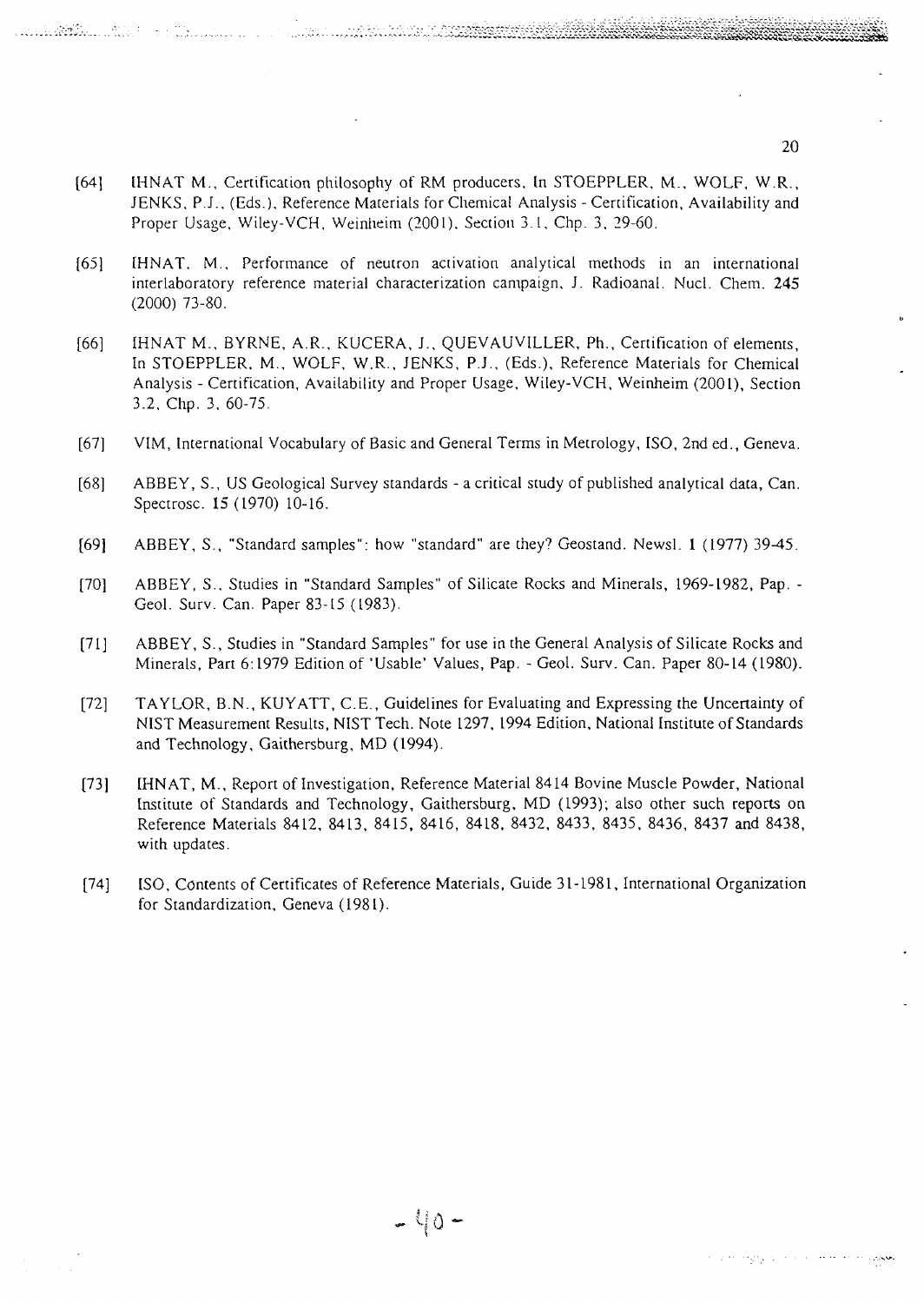TABLE 1. SUPPLIERS OF FOOD AND RELATED BIOLOGICAL REFERENCE MATERIALS FOR CHEMICAL COMPOSITION QUALITY CONTROL

 $\overline{a}$ 

| Code                    | Name <sup>2</sup>                                                                                                   |
|-------------------------|---------------------------------------------------------------------------------------------------------------------|
| AAFC                    | Agriculture and Agri-Food Canada (see NIST)                                                                         |
| <b>AMM</b>              | Academy of Mining and Metallurgy, Poland                                                                            |
| <b>ARC</b>              | Agricultural Research Centre, Finland                                                                               |
| <b>BCR</b>              | Institute for Reference Materials and Measurements (IRMM), Belgium (Community<br>Bureau of Reference (BCR)          |
| <b>BOWEN</b>            | Dr. H.J.M. Bowen, United Kingdom                                                                                    |
| CANMET                  | Canada Centre for Mineral and Energy Technology, Canada                                                             |
| CII                     | Comité Inter-Instituts d'Etudes des Techniques Analytiques de Diagnostic Foliaire (France)                          |
| <b>CSRM</b>             | Pb-anal, Kosice, Slovakia                                                                                           |
| CZIM                    | Slovak Institute of Metrology, Slovakia                                                                             |
| EPA                     | U.S. Environmental Protection Agency, USA                                                                           |
| <b>FISHER</b>           | Fisher Scientific Company, USA                                                                                      |
| <b>GBW</b>              | National Research Centre for Certified Reference Materials, China                                                   |
| <b>GHENT</b>            | Department of Internal Medicine, University Hospital, Belgium                                                       |
| <b>IAEA</b>             | International Atomic Energy Agency, Austria                                                                         |
| ICHTJ <sup>b</sup>      | Commission of Trace Analysis of the Committee for Analytical Chemistry of the Polish<br>Academy of Sciences, Poland |
| <b>INCT<sup>b</sup></b> | Institute of Nuclear Chemistry and Technology                                                                       |
| <b>IGGE</b>             | Inst. of Geophysical and Geochemical Exploration, China                                                             |
| <b>IRANT</b>            | Institute of Radioecology and Applied Nuclear Techniques, Czechoslovakia                                            |
| KL                      | Kaulson Laboratories Inc., USA                                                                                      |
| <b>LGC</b>              | Laboratory of the Government Chemist, United Kingdom                                                                |
| LIVSVER                 | Swedish National Food Administration, Sweden                                                                        |
| <b>NIES</b>             | National Institute for Environmental Studies, Japan                                                                 |
| NIST                    | National Institute of Standards and Technology, USA                                                                 |
| <b>NRCC</b>             | National Research Council Canada, Canada                                                                            |
| <b>NYCO</b>             | Nycomed Pharma, Diagnostica, Norway                                                                                 |
| SHINR                   | Shanghai Institute of Nuclear Research, China                                                                       |

1 Major, mainly government agency suppliers, adapted from (11, 16 17] which includes complete names and addresses.

<sup>b</sup> Terminology recently changed from ICHTJ to INCT.

 $\sim$   $\sim$ 

 $\label{eq:2.1} \frac{1}{2} \sum_{i=1}^n \frac{1}{2} \sum_{j=1}^n \frac{1}{2} \sum_{j=1}^n \frac{1}{2} \sum_{j=1}^n \frac{1}{2} \sum_{j=1}^n \frac{1}{2} \sum_{j=1}^n \frac{1}{2} \sum_{j=1}^n \frac{1}{2} \sum_{j=1}^n \frac{1}{2} \sum_{j=1}^n \frac{1}{2} \sum_{j=1}^n \frac{1}{2} \sum_{j=1}^n \frac{1}{2} \sum_{j=1}^n \frac{1}{2} \sum_{j=1}^n \frac{$ 

21

 $\mathbf{v}^{\star}$  , where  $\mathbf{v}$ 

<del>œœœ</del>

<u> Martin Mars</u>

 $\sim$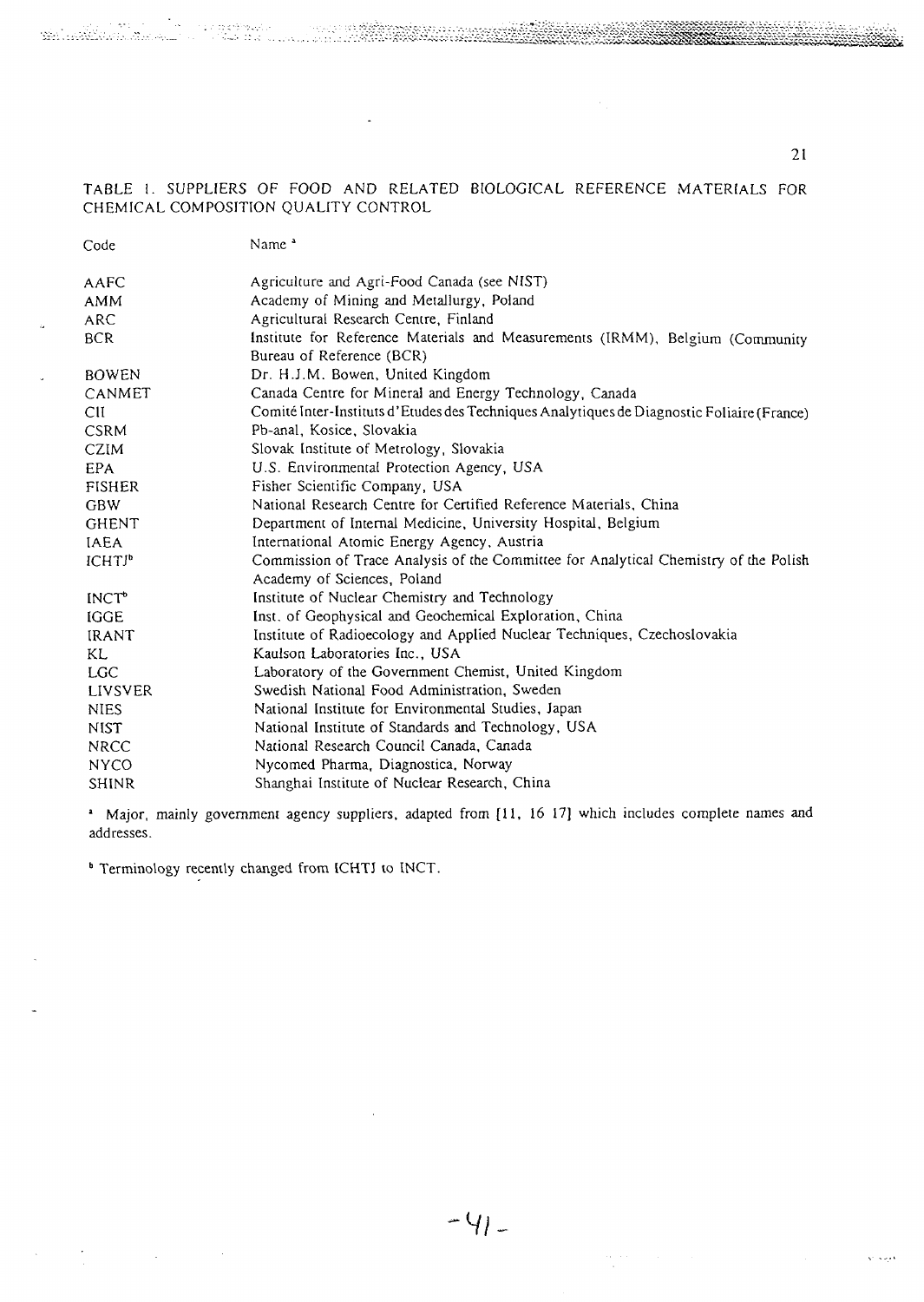# TABLE 2. CURRENTLY AVAILABLE FOOD AND RELATED BIOLOGICAL REFERENCE MATERIALS FOR CHEMICAL COMPOSITION FROM, MAINLY, GOVERNMENT AGENCY SUPPLIERS<sup>2</sup>

L.

#### Material

Code"

# Foodstuffs

| Cabbage Leaves                         | AMM-CL-1           |
|----------------------------------------|--------------------|
| Animal Muscle (pork)                   | ARC/CL-AM          |
| Carrot Powder                          | ARC/CL-CP          |
| Milk Powder                            | ARC/CL-MP          |
| Potato Powder                          | ARC/CL-PP          |
| Total Diet                             | ARC/CL-TD          |
| Wheat Flour                            | ARC/CL-WF          |
| Skim Milk Powder                       | BCR-CRM 063R       |
| Wholemeal Flour (vitamins)             | BCR-CRM-121        |
| Margarine (vitamins)                   | BCR-CRM-122        |
| Spiked Skim Milk Powder                | <b>BCR-CRM-150</b> |
| Spiked Skim Milk Powder                | BCR-CRM-151        |
| Soya-Maize Oil Blend (fatty acids)     | BCR-CRM-162        |
| Beef-Pork Fat Blend (fatty acids)      | <b>BCR-CRM-163</b> |
| Anhydrous Milk Fat (fatty acids, etc.) | <b>BCR-CRM-164</b> |
| <b>Bovine Muscle</b>                   | BCR-CRM-184        |
| Bovine Liver                           | BCR-CRM-185R       |
| Pig Kidney                             | BCR-CRM-186        |
| Natural Milk Powder                    | BCR-CRM-187        |
| Spiked Milk Powder                     | BCR-CRM-188        |
| Wholemeal Flour                        | BCR-CRM-189        |
| Whole Rapeseed                         | BCR-CRM-190R       |
| Brown bread                            | BCR-CRM-191        |
| Defatted Peanut Meal (aflatoxin)       | <b>BCR-CRM-262</b> |
| Defatted Peanut Meal (aflatoxin)       | BCR-CRM-263        |
| Defatted Peanut Meal (aflatoxin)       | BCR-CRM-264        |
| Mussel Tissue                          | BCR-CRM-278R       |
| Whole Milk Powder (aflatoxin)          | BCR-CRM-282        |
| Whole Milk Powder (aflatoxin)          | BCR-CRM-283        |
| Whole Milk Powder (aflatoxin)          | BCR-CRM-284R       |
| Whole Milk Powder (aflatoxin)          | BCR-CRM-285        |
| PCBs in Cod Liver Oil                  | BCR-CRM-349        |
| PCBs in Mackerel Oil                   | BCR-CRM-350        |
| Whole Rapeseed                         | BCR-CRM-366        |
| Whole Rapeseed                         | BCR-CRM-367        |
| Maize Flour (deoxynivalenol)           | BCR-CRM-377        |
| Maize Flour (deoxynivalenol)           | BCR-CRM-378        |
| Wheat Flour (deoxynivalenol)           | BCR-CRM-379        |
| Whole Milk Powder                      | BCR-CRM-380R       |
| Rye Flour                              | BCR-CRM-381        |
| Wheat Flour                            | BCR-CRM-382        |
| Haricot Beans                          | BCR-CRM-383        |
| Lyophilized Pork Muscle                | BCR-CRM-384        |
| Peanut Butter (aflatoxin)              | BCR-CRM-385R       |

 $\sim$ 

وللمتمردة الرويانية

kirar Roma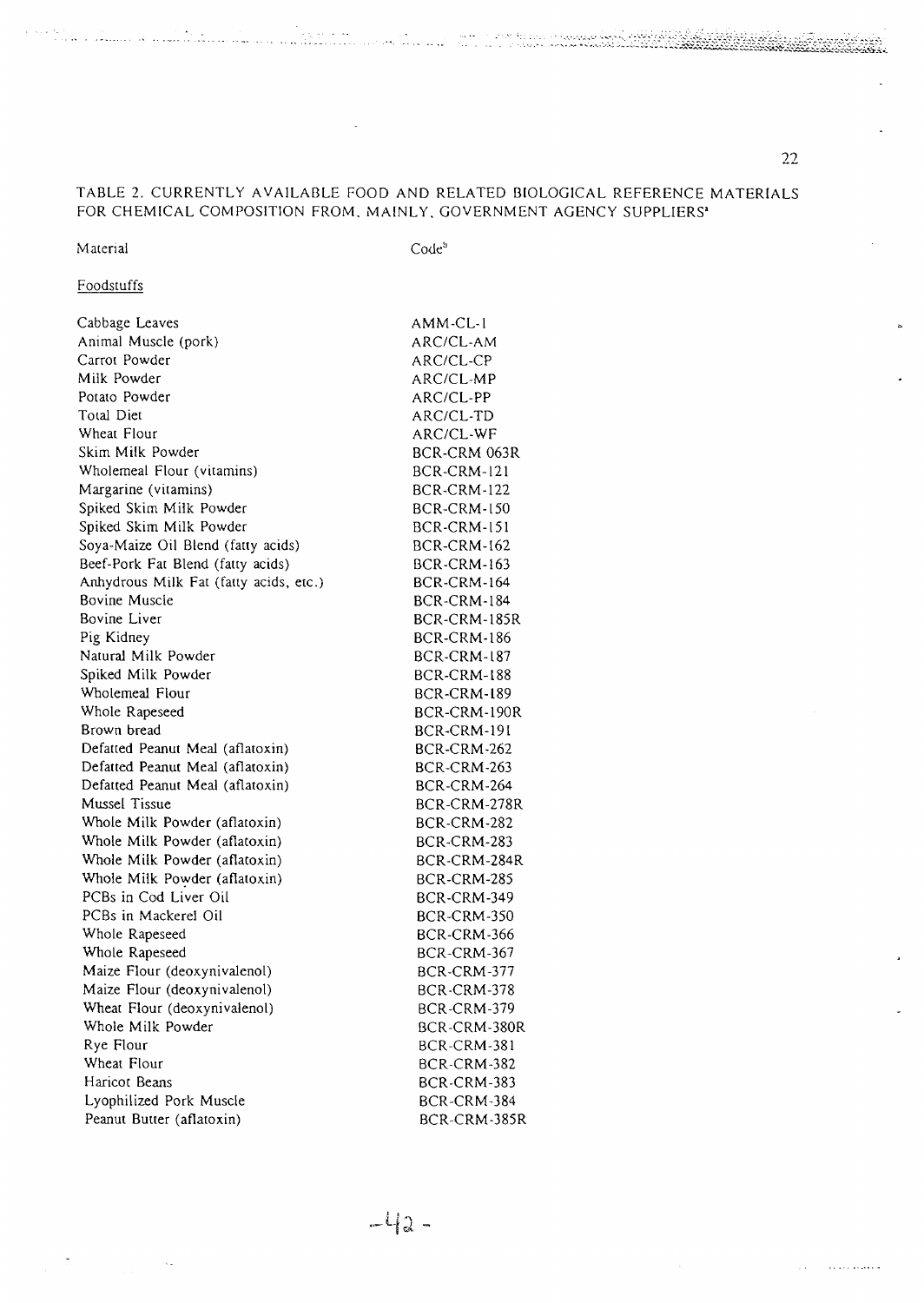Wheat Flou r (deoxynivalenol ) Peanut Butter (aflatoxin) Mil k Powde r (vitamins ) Co d Muscl e Pesticide s in Pork Fat Porcin e Muscl e (chloramphenicol ) Porcin e Muscl e (chloramphenicol ) Rapesee d Oi l (oil , moisture , volatiies ) Rapesee d Oi l (oil , moisture , volatiies ) Rapesee d Oi l (oil , moisture , volatiles ) PCB s in Natura l Mil k Powde r Tota l & Methylmercur y in Tun a Fis h Tota l & Methylmercur y in Tun a Fis h Ric e Flou r (amylose ) Ric e Flou r (amylose ) Ric e Flou r (amylose ) Wheat (ochratoxin ) Wheat (ochratoxin ) Musse l Tissu e (butyitins ) Mixe d Vegetable s (vitamins ) Pig Liver (vitamins) Haricot s Bean s (dietar y fibre) Carro t (dietar y fibre ) Appl e (dietar y fibre ) Ful l Fat Soy a (dietar y fibre ) Bran Breakfas t Cerea l (dietar y fibre ) Anhydrou s Butte r Fat (triglycerides... ) PCDD s & PCDF s i n Unspike d Mil k Powde r PCDD s & PCDF s i n Unspike d Mil k Powde r PCDD s & PCDF s i n Unspike d Mil k Powde r Musse l (dc-saxitoxin ) Musse l (dc-saxitoxin ) Co d Live r Oi l (OCPs ) Mil k Powde r (PCDDs , PCDFs ) Kal e Appl e Cabbag e Lettuce Fis h Tissu e Te a Te a Ric e Flou r Wheat Flou r Cabbag e Fluoride Compositio n i n Cor n Fluoride Compositio n in Cor n Mercury in Ric e No n Fat Mil k Powde r Pork Live r Musse l Praw n BCR-CRM-39 6 BCR-CRM-410 R BCR-CRM-42 1 BCR-CRM-42 2 BCR-CRM-43 0 BCR-CRM-44 4 BCR-CRM-44 5 BCR-CRM-44 6 BCR-CRM-44 7 BCR-CRM-44 8 BCR-CRM-45 0 BCR-CRM-46 3 BCR-CRM-46 4 BCR-CRM-46 5 BCR-CRM-46 6 BCR-CRM-46 7 BCR-CRM-47 1 BCR-CRM-47 2 BCR-CRM-47 7 BCR-CRM-48 5 BCR-CRM-48 5 BCR-CRM-51 4 BCR-CRM-51 5 BCR-CRM-51 6 BCR-CRM-51 7 BCR-CRM-51 8 BCR-CRM-51 9 BCR-CRM-53 2 (RM ) BCR-CRM-53 3 (RM ) BCR-CRM-53 4 (RM ) BCR-CRM-54 2 BCR-CRM-54 3 BCR-CRM-59 8 BCR-CRM-60 7 BOWEN' s Kal e CI I CI I CI I EPA-SRS90 3 GBW-0760 5 GBW-0850 5 GBW-0850 2 GBW-0850 3 GBW-0850 4 GBW-0850 6 GBW-0850 7 GBW-0850 8 GBW-0850 9 GBW-0855 1 GBW-0857 1 GBW-0857 2

ž.

**2 3**

*x ^ ^*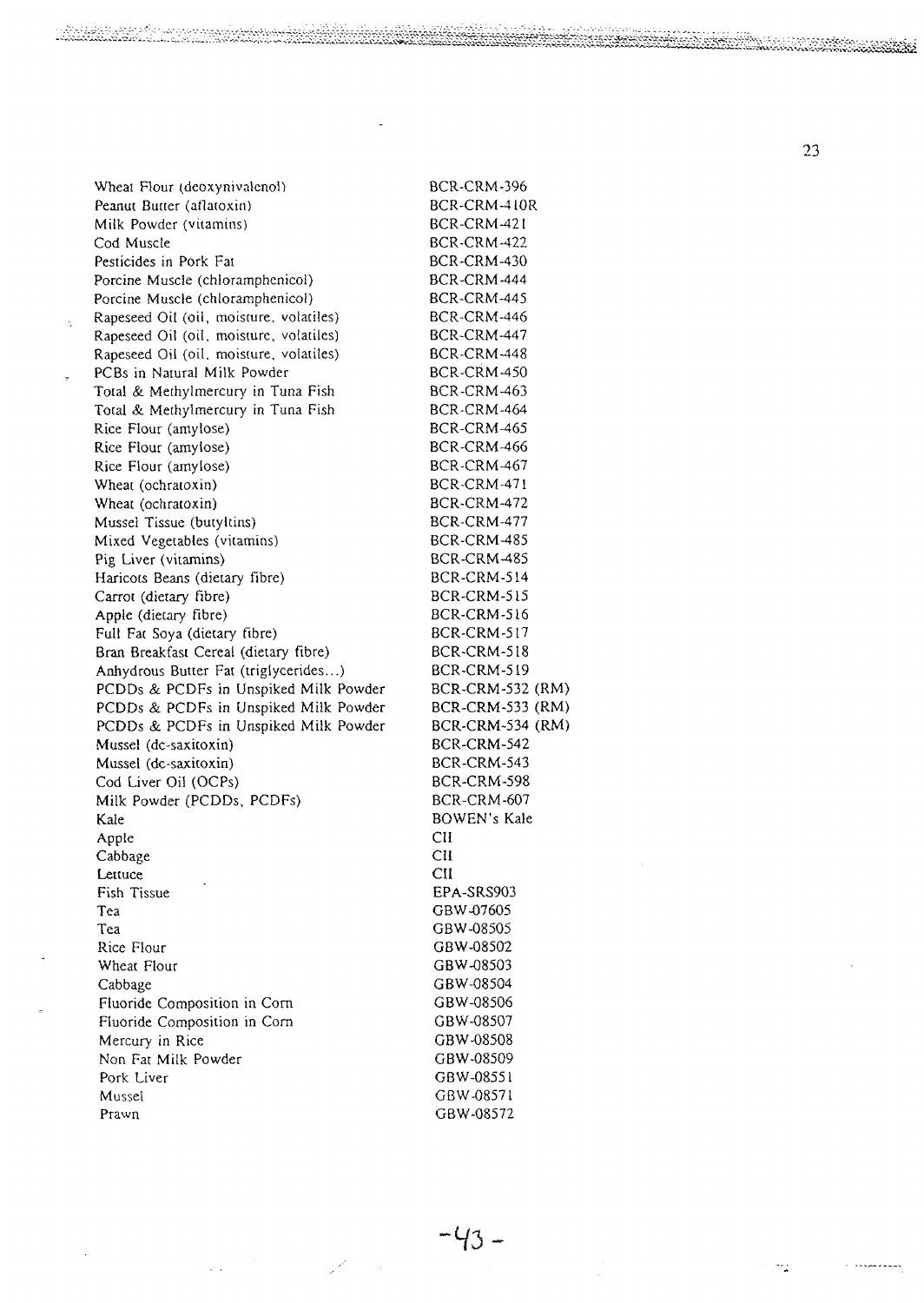Ry e Flou r Mil k Powde r Mil k Powde r Mil k Powde r Mil k Powde r Musse l Homogenat e Musse l Homogenat e Sucros e Sucros e Radionuclide s in Whe y Powde r Whe y Powde r Mediterranea n Tun a Fis h Brandy (alcohol ) Win e (alcohol ) Win e (alcohol ) Win e (alcohol ) Lage r Shand y (alcohol ) Lage r (alcohol ) Cide r (alcohol ) Ethanol/Water (alcohol) Ethanol/Wate r (alcohol ) Ethanol/Wate r (alcohol ) Ethanol/Wate r (alcohol ) Ethanol/Water (alcohol) Chocolat e Confectioner y Sugar Confectioner y Yellow Fat Spread (fat) Malted Milk Biscuit (fat) Mil k Powde r (fat ) Mil k Drin k Powde r (fat ) Co m Oi l (pesticides ) Whit e Bread Flou r Beef/Pork Meat Pork Meat Pork/Chicke n Meat Pork Meat Te a Leave s Ric e Flou r Ric e Flou r Ric e Flou r Fis h Tissu e Fatty Acids & Cholesterol in a Frozen Diet Composite Tota l Diet No n Fat Mil k Powde r Cholesterol & Fat Soluble Vitamins in Coconut Oil NIST-SRM-1563 Oyste r Tissu e Wheat Flou r Ric e Flou r Brewer s Yeas t Bovin e Live r IAEA-V-8 IAEA-A-1 4 IAEA-15 2 IAEA-15 3 1AEA-32 1 IAEA-142/O C [AEA-142/T M IAEA-C-6 [AEA-CH-6 IAEA-15 4 IAEA-15 5 IAEA-35 2 LGC-500 0 LGC-500 1 LGC-500 2 LGC-500 3 LGC-500 4 LGC-500 5 LGC-500 6 LCG-540 4 LCG-540 5  $ICG-5406$ LCG-540 7  $C<sub>G</sub>$ -5408  $LC - 7016$  $LC - 7017$ LGC-700 4  $5 - 7005$ LGC-700 6 LGC-700 7 LGC-700 8 LGC-700 3 LGC-700 0 LGC-700 1 200 1001<br>2002 7002 LIVSVER-SMRI-94- 1 NIES-CRM-7 NIES-CRM-10 A NIES-CRM-10 B NIES-CRM-IO C NIES-CRM-11 NIST-SRM-154 4 NIST-SRM-1548 a NIST-SRM-154 9 NIST-SRM-1566 b NIST-SRM-l567 a NIST-SRM-156 8 NIST-SRM-156 9 NlST-SRM-1577 b NlST-SRM-158 8

an dalam ye te<del>kên</del>

a taka wa kutoka wa Marejeo

Organic s i n Co d Live r Oi l

**2 4**

يتواردون

**• M -**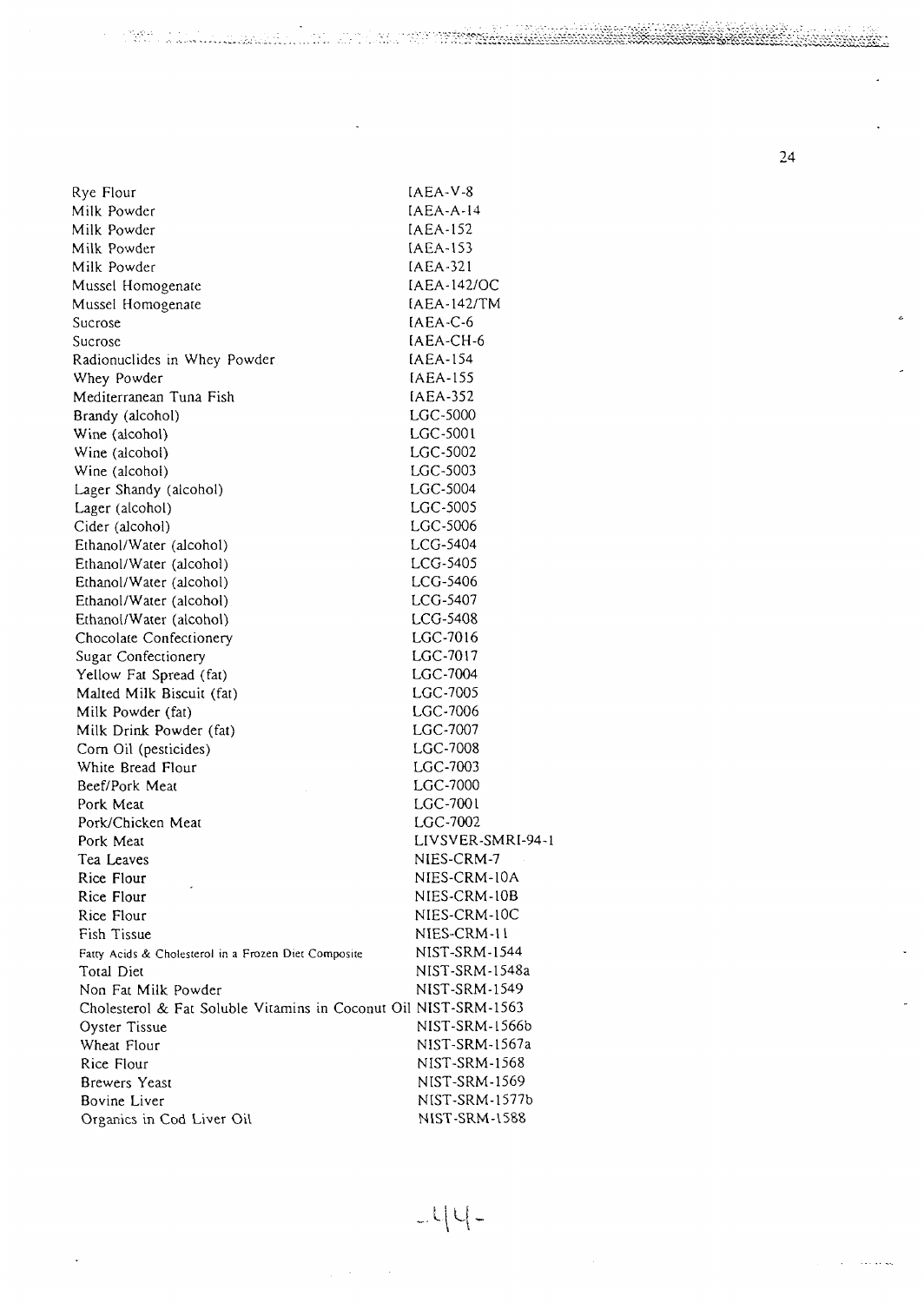Infant Formul a Bab y Foo d Composit e Co m Kerne l Bovin e Muscl e Powde r Whol e Eg g Powde r Microcrystallin e Cellulos e Wheat Glute n Mixe d Die t Cor n Starc h Cor n Bran Whol e Mil k Powde r Duru m Wheat Flou r Hard Re d Sprin g Wheat Flou r Soft Winte r Wheat Flou r Furans & Dioxins in Fish NlST-SRM-184 6 NIST-SRM-238 3 NIST-RM-841 3 NIST-RM-841 4 NIST-RM-841 5 NIST-RM-841 6 NIST-RM-841 8 NIST-RM-8431 a NIST-RM-843 2 N1ST-RM-843 3 NlST-RM-843 5 NIST-RM-843 6 NIST-RM-843 7 NlST-RM-843 8 NRCC-CARP-l

23.85

t marktur van de S

 $\mathcal{A} \neq \mathcal{A}$  ,  $\mathcal{A} \neq \mathcal{A}$  ,  $\mathcal{A} \neq \mathcal{A}$ 

Species as an

#### <u>Plants</u>

| Aquatic Plant (Lagarosiphon major) | BCR-CRM-060        |
|------------------------------------|--------------------|
| Aquatic Plant                      | BCR-CRM-061        |
| Olive Leaves                       | <b>BCR-CRM-062</b> |
| <b>Beech Leaves</b>                | <b>BCR-CRM-100</b> |
| Spruce Needles                     | BCR-CRM-101        |
| Hay Powder                         | <b>BCR-CRM-129</b> |
| Single Cell Protein                | BCR-CRM-273        |
| Single Cell Protein                | BCR-CRM-274        |
| Sea Lettuce (Ulva lactuca)         | <b>BCR-CRM-279</b> |
| Rye Grass                          | BCR-CRM-281        |
| Compound Feed (aflatoxin)          | BCR-CRM-375        |
| Compound Feed (aflatoxin)          | BCR-CRM-376        |
| White Clover                       | BCR-CRM-402        |
| Plankton                           | BCR-CRM-414        |
| Lichen (trace elements)            | BCR-CRM-482        |
| Aquatic Plant (Cr)                 | <b>BCR-CRM-596</b> |
| Spruce Twigs and Needles           | CANMET-CLV-1       |
| Spruce Twigs and Needles           | CANMET-CLV-2       |
| Artichoke Leaves                   | CII                |
| Codia Discolor Leaves              | CII                |
| Cotton Leaves                      | CII                |
| Eucalyptus Leaves                  | CII                |
| Hevea Leaves                       | CII                |
| Maize Leaves                       | CII                |
| Olive Leaves                       | CII                |
| Orange Leaves                      | $CI$               |
| Palm Leaves                        | <b>CII</b>         |
| Peach Leaves                       | CII                |
| Golden Apple Leaves                | CII                |
| Cox's Orange Apple Leaves          | <b>CII</b>         |
| Vine Leaves                        | <b>CII</b>         |
| Tobacco Leaves                     | <b>CII</b>         |
| Sugarbeet Leaves                   | <b>CH</b>          |
|                                    |                    |

**2 5**

 $\chi^2$ 

 $\mathbb{Z}^{\mathbb{Z}}$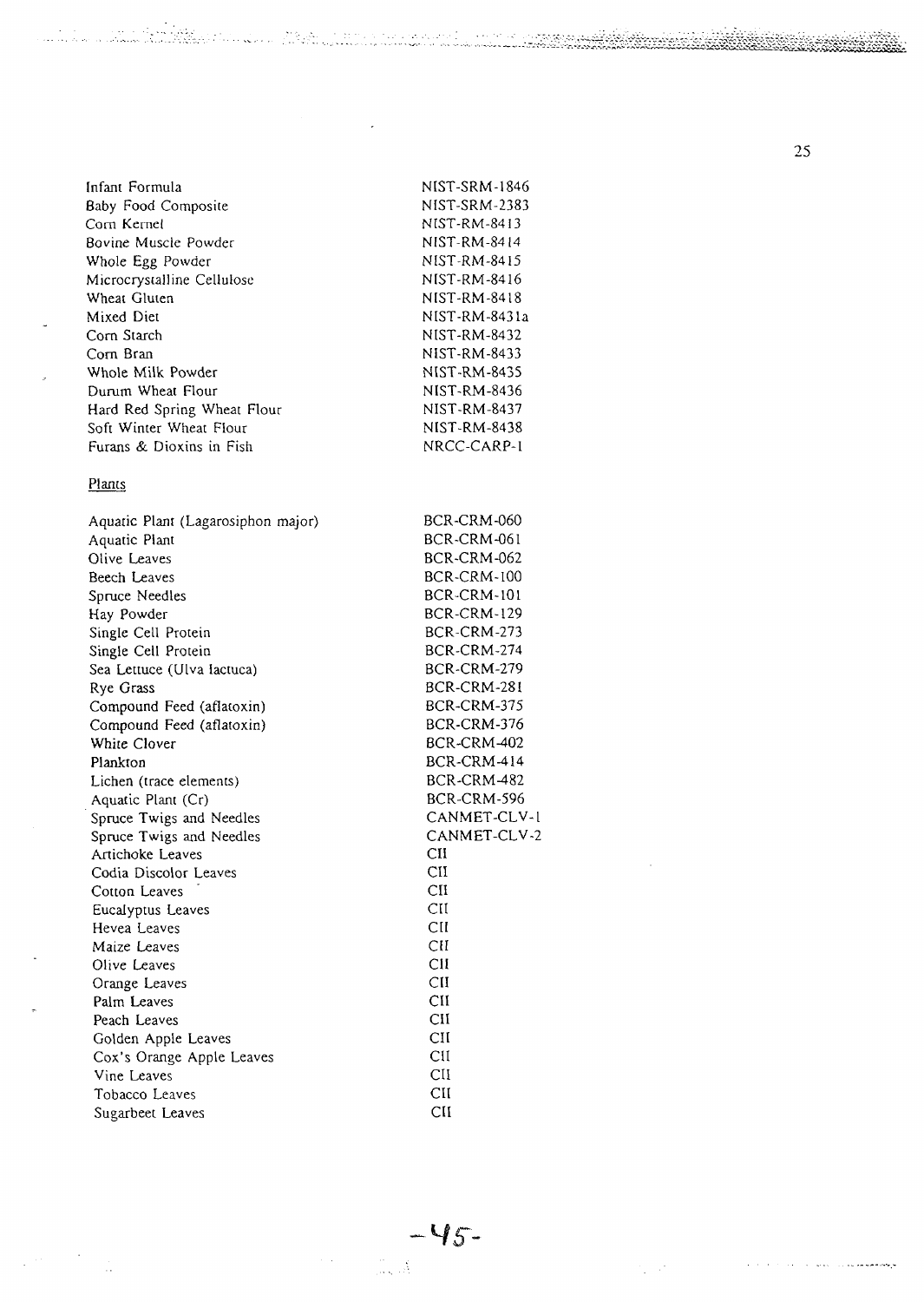**26**

elejo

 $.4933333333333323$ 

| Oak Leaves                         | <b>CII</b>         |
|------------------------------------|--------------------|
| Alfalfa                            | CII                |
| Hay                                | <b>CII</b>         |
| Rye-Grass                          | CII                |
| Barley Straw                       | <b>CII</b>         |
| Blond Peat                         | <b>CII</b>         |
| Pine Bark                          | <b>CII</b>         |
| Carnation                          | <b>CII</b>         |
| Pine Needles                       | <b>CII</b>         |
| Rice Straw                         | <b>CII</b>         |
| Bush Branches and Leaves           | GBW-07602          |
| Bush Branches and Leaves           | GBW-07603          |
| Poplar Leaves                      | GBW-07604          |
| Peach Leaves                       | GBW-08501          |
| Codonopsis p.                      | GBW-09501          |
| Cotton Cellulose                   | IAEA V-9           |
| Hay Powder                         | $IAEA-V-10$        |
| Cellulose                          | $IAEA-C-3$         |
| Wood                               | IAEA-C-4           |
| Wood                               | $IAEA-C-5$         |
| Clover                             | IAEA-156           |
| Sea Plant                          | <b>IAEA-307</b>    |
| Lichen                             | <b>IAEA-336</b>    |
| Grass                              | <b>IAEA-373</b>    |
| Oriental Tobacco Leaves            | ICHTJ-CTA-OTL-1    |
| Virginia Tobacco Leaves            | ICHTJ-CTA-VTL-2    |
| Cantharellus t. (fungus)           | LIVSVER-FUNGUS     |
| Pepperbush                         | NIES-CRM-1         |
| Chlorella                          | NIES-CRM-3         |
| Sargasso seaweed                   | NIES-CRM-9         |
| Apple Leaves                       | NIST-SRM-1515      |
| Peach Leaves                       | NIST-SRM-1547      |
| Spinach Leaves                     | NIST-SRM-1570a     |
| Citrus Leaves                      | NIST-SRM-1572      |
| Tomato Leaves                      | NIST-SRM-1573a     |
| Pine Needles                       | NIST-SRM-1575      |
| Fluoride in Vegetation             | NIST-SRM-2695      |
| Com Stalk                          | NIST-RM-8412       |
|                                    |                    |
| Animal tissues and fluids          |                    |
| OCPs in Animal Feed                | BCR-CRM-115        |
| Human Serum (Cortisol)             | <b>BCR-CRM-192</b> |
| Human Serum (Cortisol)             | <b>BCR-CRM-193</b> |
| Bovine Blood (Pb/Cd)               | <b>BCR-CRM-194</b> |
| Bovine Blood (Pb/Cd)               | BCR-CRM-195        |
| Bovine Blood (Pb/Cd)               | <b>BCR-CRM-196</b> |
| Human Serum                        | BCR-CRM-303        |
| Human Serum                        | BCR-CRM-304        |
| Human Serum (progesterone)         | BCR-CRM-347        |
| Bovine Urine (diethylstilboestrol) | BCR-CRM-386        |
|                                    |                    |

alayaya keca

. S 55 حنوبها

 $\sim 10^7$ 

 $\mathbb{R}^2$ 

 $\ddot{\phantom{a}}$ 

أتنبيت

معنى إ

 $\mathcal{A}=\frac{1}{2} \sqrt{1-\frac{1}{2}}$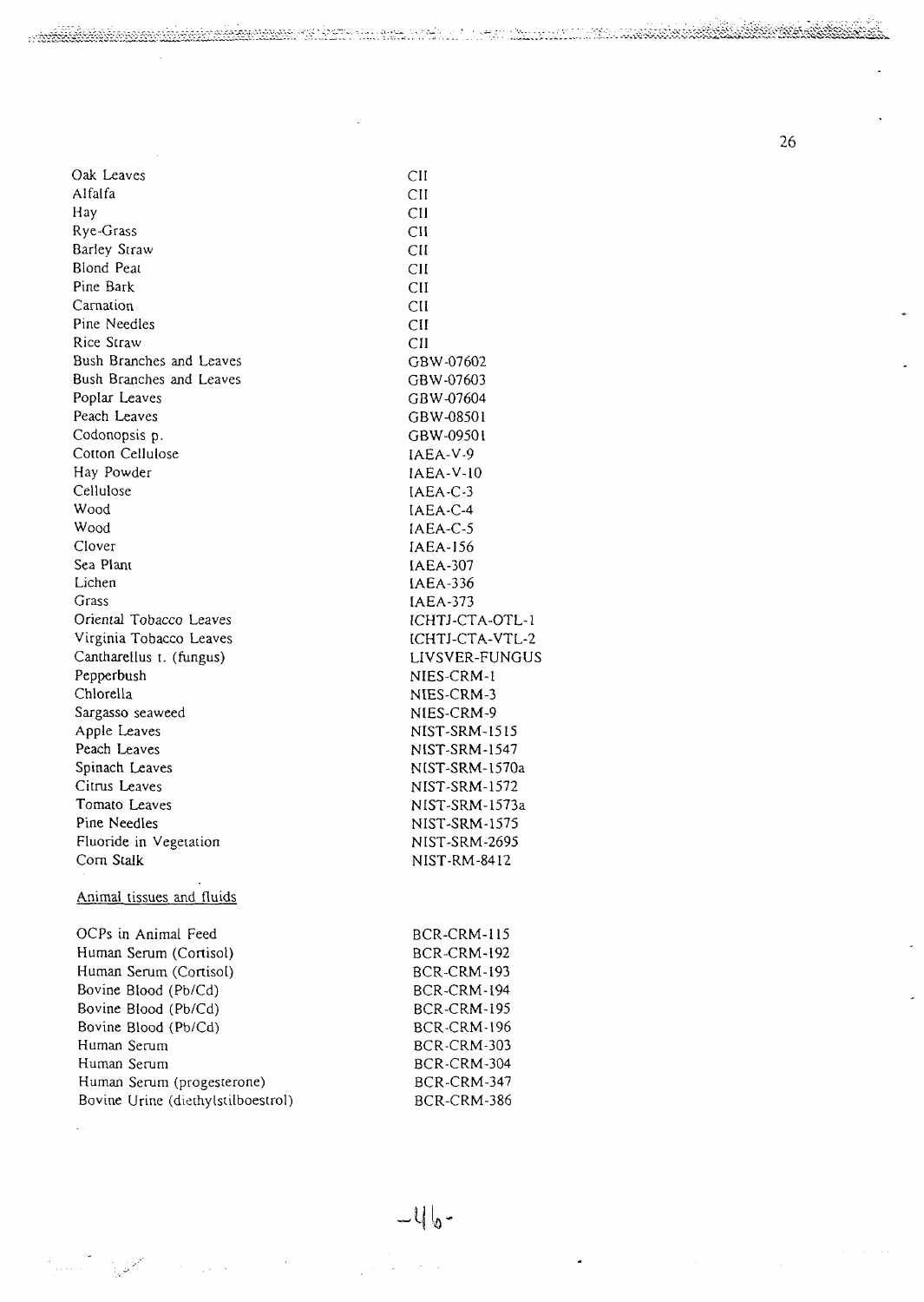Bovine Urine (dienoestrol) Bovine Urine (hexooestrol) Bovine Urine (diethylstilboestrol) Bovine Urine (dienoestrol) Bovine Urine (hexooestrol) Human Hair Human Serum (creatinine) Human Serum (creatinine) Human Serum (creatinine) Human Serum (estradiol) Human Serum (estradiol) Human Serum (estradiol) Bovine Liver Fish Human Hair Human Hair Lyophilized Human Urine Lyophilized Human Urine Pb in Freeze-dried Human Urine Pb in Freeze-dried Human Urine F in Lyophilized Human Urine F in Lyophilized Human Urine Bovine Serum Bovine Blood Human Serum Human serum Animal Bone Animal Bone Animal Blood Copepoda Copepoda Homogenate Fish Flesh Fish Flesh Shrimp Homogenate Human Hair Human Hair Cockle Flesh Fucus (Sea Plant Homogenate) Fucus (Sea Plant Homogenate) Blood Blood Blood Serum Serum Serum Serum Serum Serum Urine Urine

BCR-CRM-387 BCR-CRM-388 BCR-CRM-389 BCR-CRM-390 BCR-CRM-391 BCR-CRM-397 BCR-CRM-573 BCR-CRM-574 BCR-CRM-575 BCR-CRM-576 BCR-CRM-577 BCR-CRM-578 CZIM-LIVER EPA-FISH GBW-07601 GBW-09101 GBW-09102 GBW-09103 GBW-09104 GBW-09105 GBW-09106 GBW-09107 GBW-09131 GBW-09132/3/4 GBW-09135 GHENT-SERUM IAEA-H-5 IAEA-A-12 IAEA-A-13 IAEA-MA-A-l/TM IAEA-MA-A-l/OC IAEA-MA-A-2/TM IAEA-MA-B-3/RN IAEA-MA-A-3/0C IAEA-085 IAEA-086 IAEA-134 IAEA-140/OC IAEA-I40/TM KL-100-H KL-100-L KL-100-M KL-146-I KL-146-II KL-147-I KL-147-II KL-148-I KL-148-1I KL-110-H KL-110-L KL-140-M

والمؤوديهم والدد

**HARRYTTEL** 

<u> Mario Liberal de Latina (</u>

حدثكم والمتوارس

**27**

en de la provincia de la provincia de la provincia de la provincia de la provincia del provincia del

**ai»^££S£^£^>><»\*\*«gS^**

Urine

 $-47-$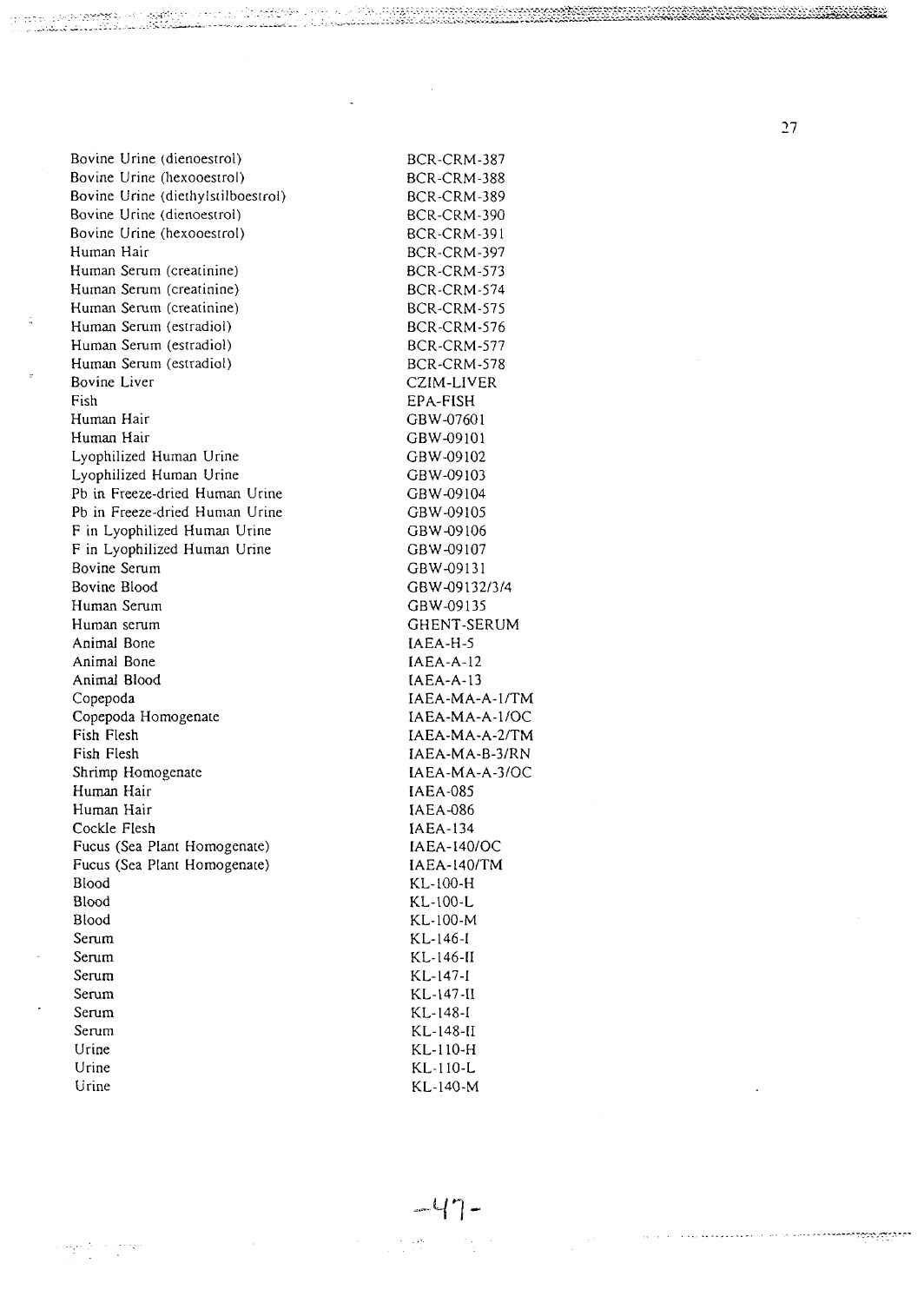| Urine                               | $KL-140-I$             |
|-------------------------------------|------------------------|
| Urine                               | KL-140-II              |
| Urine                               | $KL-142-1$             |
| Urine                               | KL-142-II              |
| Albacore tuna                       | NIST-RM-50             |
| Human Serum                         | NIST-SRM-909           |
| Lead in blood                       | NIST-SRM-955a, b, c, d |
| Oyster tissue                       | NIST-SRM-1566          |
| Bovine Liver                        | NIST-SRM-1577a         |
| PCBs in Human Serum                 | NIST-SRM-1589          |
| Inorganics in Human Serum           | NIST-SRM-1598          |
| Organics in Whale Blubber           | NIST-SRM-1945          |
| Toxic Metals in Urine               | NIST-SRM-2670          |
| Fluoride in Urine                   | NIST-SRM-2671          |
| Mercury in Urine                    | NIST-SRM-2672          |
| Fluoride in Vegetation              | NIST-SRM-2695          |
| Human Lung                          | NIST-SRM-4351          |
| Human Liver                         | NIST-SRM-4352          |
| Serum                               | NYCO-105               |
| Serum                               | NYCO-212               |
| Whole blood                         | NYCO-904               |
| Whole blood                         | <b>NYCO-905</b>        |
| Whole blood                         | NYCO-906               |
| Urine                               | <b>NYCO-108</b>        |
| Dogfish Liver                       | NRCC-DOLT-2            |
| Dogfish Muscle                      | NRCC-DORM-2            |
| Lobster Hepatopancreas              | NRCC-TORT-2            |
| Non Defatted Lobster Hepatopancreas | NRCC-LUTS-1            |
| Human Liver                         | SHINR-NH               |
|                                     |                        |

<sup>a</sup> Compilation of materials adapted from [6, 11-17, 20-29], prepared for determination of: stable isotopes, major, minor and trace elements, radionuclides, speciation, organic nutrients, proximate constituents, organic contaminants and radionuclides.

<sup>b</sup> Codes are defined in Table 1 and are a combination of producer codes and product identities assigned by the producer; no codes have been assigned by CII. These Reference Materials are generally available from the listed issuing organizations as well as from other distributors. Several older materials may not be available, however, from primary sources but are included for completeness and for their usefulness and because they may still be available on the secondary market.

28

 $-448-$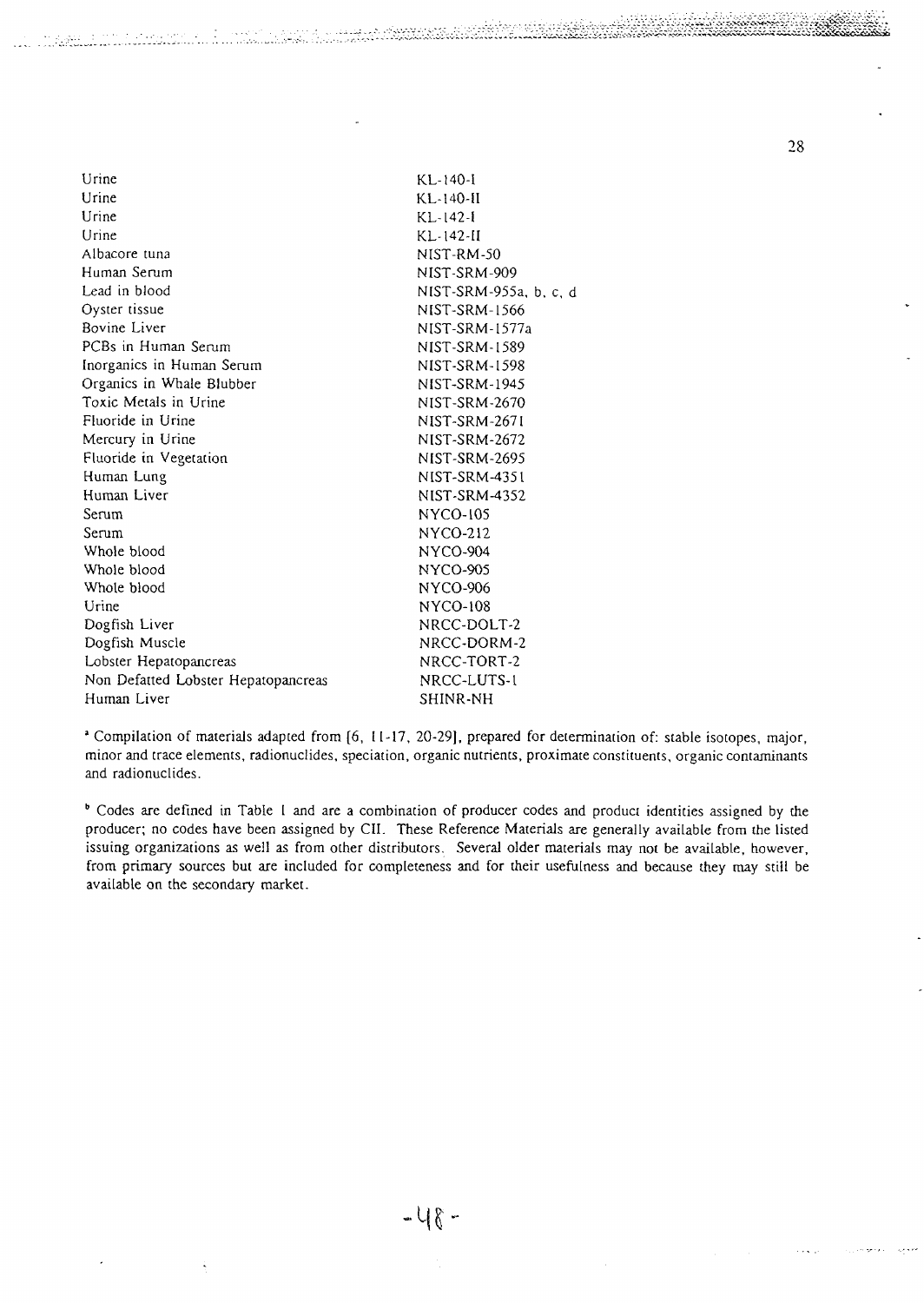TABLE 3. ANNUAL WORLDWIDE PRODUCTION OF CROPS AND LIVESTOCK PRODUCTS, 1980 (1000 metric tons)\*

<u> KARAMAN DI SHILI SAKA</u>

 $\ddot{\phantom{1}}$ 

وَمِنْ ٱلْأَمْرَةِ الْكَرْبَةِ إِلَى الْمَرْكَةِ الْكَلْمُ الْمَرْكَةِ وَكَانَ الْمَرْكَةِ وَمَنْ الْمَرْكَةِ وَمَ<br>الْمَحْمَدِ الْمَحْمَدِ الْمَحْمَدِ الْمَحْمَدِ الْمَحْمَدِ الْمَحْمَدِ الْمَحْمَدِ الْمَحْمَدِ الْمَحْ

 $\overline{\phantom{a}}$ 

 $\label{eq:2} \mathcal{O}(\log n) \leq \frac{1}{n} \sum_{i=1}^n \frac{1}{n} \sum_{i=1}^n \frac{1}{n} \sum_{j=1}^n \frac{1}{n} \sum_{i=1}^n \frac{1}{n} \sum_{i=1}^n \frac{1}{n} \sum_{j=1}^n \frac{1}{n} \sum_{j=1}^n \frac{1}{n} \sum_{j=1}^n \frac{1}{n} \sum_{j=1}^n \frac{1}{n} \sum_{j=1}^n \frac{1}{n} \sum_{j=1}^n \frac{1}{n} \sum_{j=1}^n \frac{1}{n} \$ 

| Commodity           | Production | <b>Commodity</b>      | Production |
|---------------------|------------|-----------------------|------------|
| Cereals             | 1,570,673  | Oranges               | 39,798     |
| Sugar cane          | 730,723    | Apples                | 35,660     |
| Roots and tubers    | 487,113    | Coconuts              | 35,422     |
| Wheat               | 444,534    | Cabbages              | 35,139     |
| Cow milk whole,     |            | Wine                  | 33,921     |
| fresh               | 427,887    |                       |            |
| Paddy rice          | 399,779    | Millet                | 28,918     |
| Maize               | 392,249    | Hen eggs              | 27,456     |
| Vegetables and      |            | Rye                   | 27,368     |
| melons              | 347,859    |                       |            |
| Sugar beets         | 268,722    | Buffalo milk          | 27,209     |
| Potatoes            | 225,718    | Cottonseed            | 27,155     |
| Barley              | 162,402    | Watermelons           | 25,071     |
| Horsemeat           | 142,166    | Plantain              | 21,265     |
| Cassava             | 122,134    | Dry Onions            | 19,410     |
| Sweet potatoes      | 107,254    | Groundnuts in shell   | 18,901     |
| Sugar, centrifugal, |            | Dry beans             | 14,664     |
| raw                 | 85,431     |                       |            |
| Soybeans            | 83,481     | Cotton lint           | 14,391     |
| Grapes              | 65,255     | Mangoes               | 14,342     |
| Sorghum             | 58,435     | Sunflower seed        | 13,174     |
| Pigmeat             | 54,999     | Sugar, noncentrifugal | 12,362     |
| Tomatoes            | 50,153     | Cheese (all kinds)    | 11,376     |
| Pulses              | 47,408     | Dry peas              | 11,085     |
| Beef and veal       | 45,350     | Rapeseed              | 10,574     |
| Oats                | 42,647     | Olives                | 10,544     |
| Seed cotton         | 42,111     | Cucumbers and         |            |
|                     |            | Gherkins              | 10,524     |
| Bananas             | 39,254     | Carrots               | 10,087     |

\* Adapted from [35, 36]. Only commodities with annual production in excess of 10,000 (x 1000 metric tons) are listed here.

 $-49-$ 

29

and completely and a series of the state of the series of the series of the series of the series of the series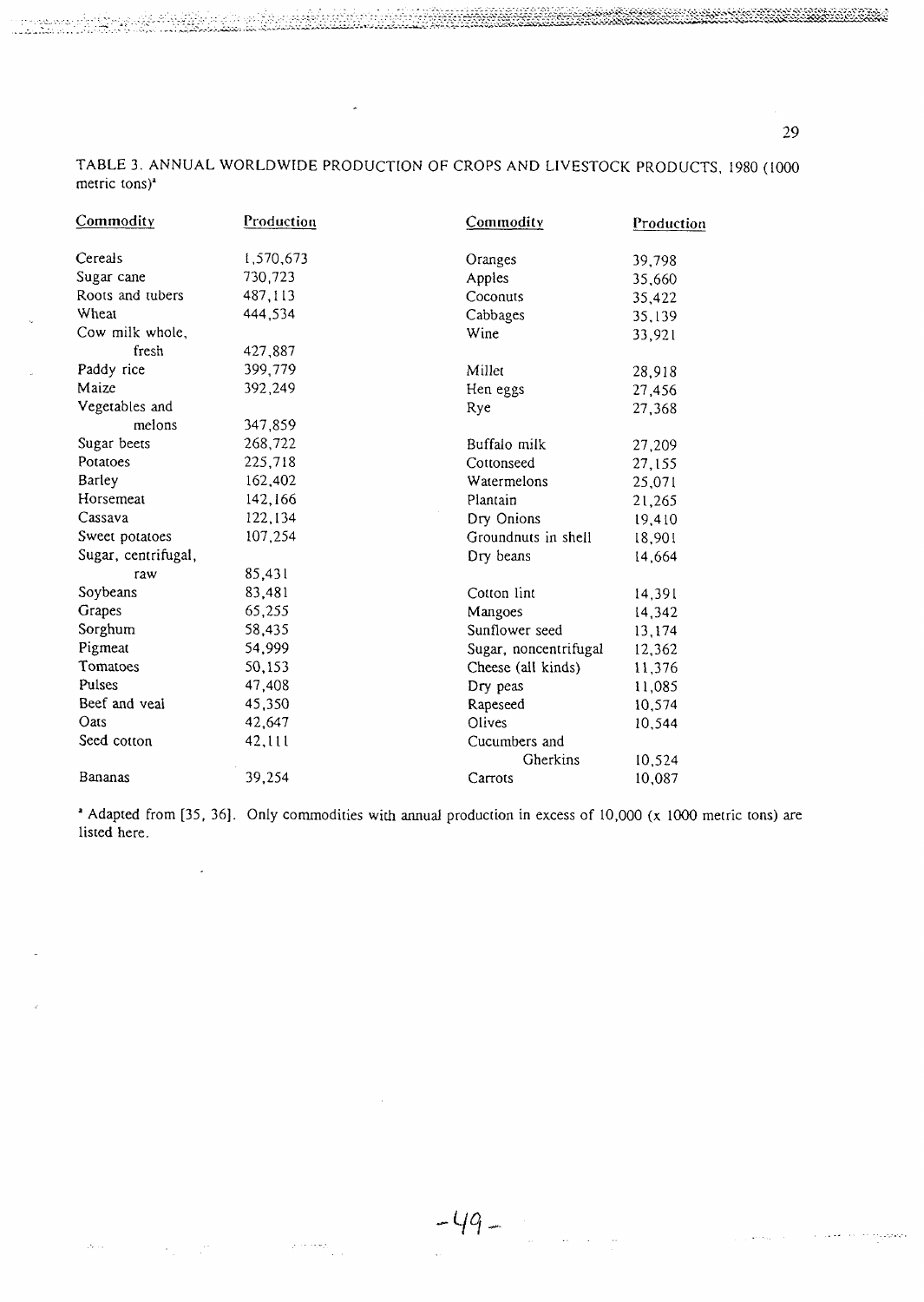an an I

TABLE 4. FOOD AND AGRICULTURAL COMMODITY CLASSES'

Cereal products<br>
Dairy Products<br>
Dairy Products<br>
Current Sugar and sugar products Eggs and egg products Beverages<br>
Meat and meat products Species and Fish and marine products Plants and products Vegetables and products Cacao bean and products Fruit and fruit products<br>Fats and oils

a From [37].

Sugar and sugar products Species and condiments Animal feeds

**30**

ņp

 $\frac{1}{2}$  ,  $\frac{1}{2}$  ,  $\frac{1}{2}$  ,

Ċ,